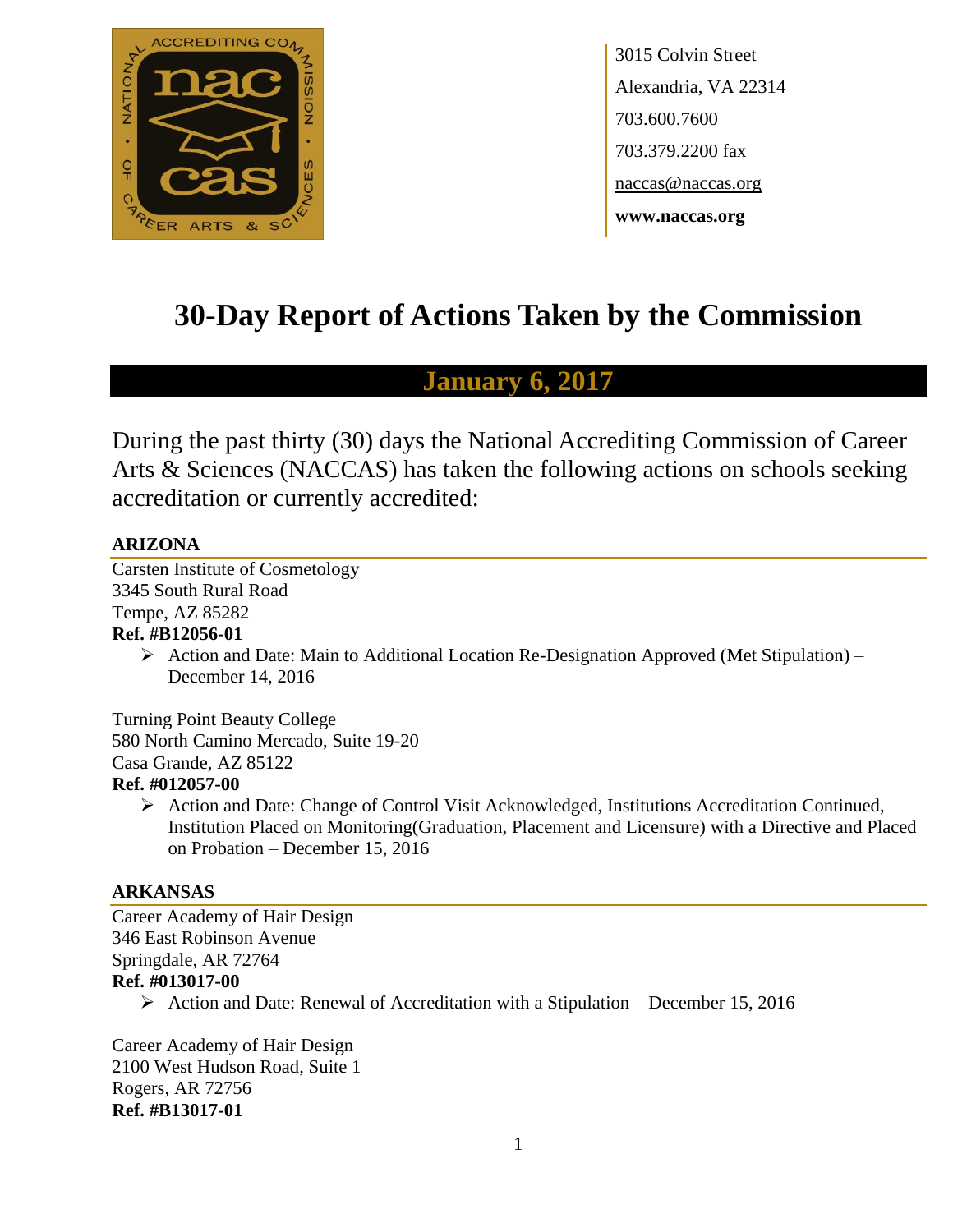Action and Date: Renewal of Accreditation with a Stipulation – December 15, 2016 Career Academy of Hair Design – Siloam Springs 821 South Mount Olive Siloam Springs, AR 72761 **Ref. #B13017-02**

 $\triangleright$  Action and Date: Renewal of Accreditation with a Stipulation – December 15, 2016

Career Academy of Hair Design – Fayetteville @ Farmington 4310 West Martin Luther King Boulevard Fayetteville, AR 72701 **Ref. #B13017-03**

 $\triangleright$  Action and Date: Renewal of Accreditation with a Stipulation – December 15, 2016

Margaret's Hair Academy, Inc.

305 East Gaines Street

Monticello, AR 71655

#### **Ref. #013038-00**

 Action and Date: Institution Continued on Special Reporting Requirements (HCM2 Method of Payment) – December 15, 2016

### **CALIFORNIA**

Modern Beauty Academy 699 South C Street Oxnard, CA 93030

### **Ref. #014034-00**

- $\triangleright$  Action and Date: Addition of New Program Approved with Stipulations December 15, 2016
- New Program: Barbering 1500 Clock Hours

Bellus Academy 1073 East Main Street El Cajon, CA 92021 **Ref. #014054-00**

- Action and Date: Non-Substantive Additional Classroom Space Acknowledged with Stipulations December 12, 2016
- Additional Classroom Space: 1055 E Main Street, El Cajon, CA 92021

North Adrian's College of Beauty Next Renewal Date: May 2022 124 Floyd Avenue Modesto, CA 95350 **Ref. #014071-00**  $\triangleright$  Action and Date: Renewal of Accreditation – December 15, 2016

| <b>Adrians Beauty College of Tracy</b> | Next Renewal Date: May 2022                                                                                 |
|----------------------------------------|-------------------------------------------------------------------------------------------------------------|
| 3000 West Grantline Road               |                                                                                                             |
| Tracy, CA 95304                        |                                                                                                             |
| <b>Ref. #B14071-01</b>                 |                                                                                                             |
|                                        | $\triangleright$ Action and Date: Renewal of Accreditation and Addition of New Programs Approved – December |

 Action and Date: Renewal of Accreditation and Addition of New Programs Approved – December 15, 2016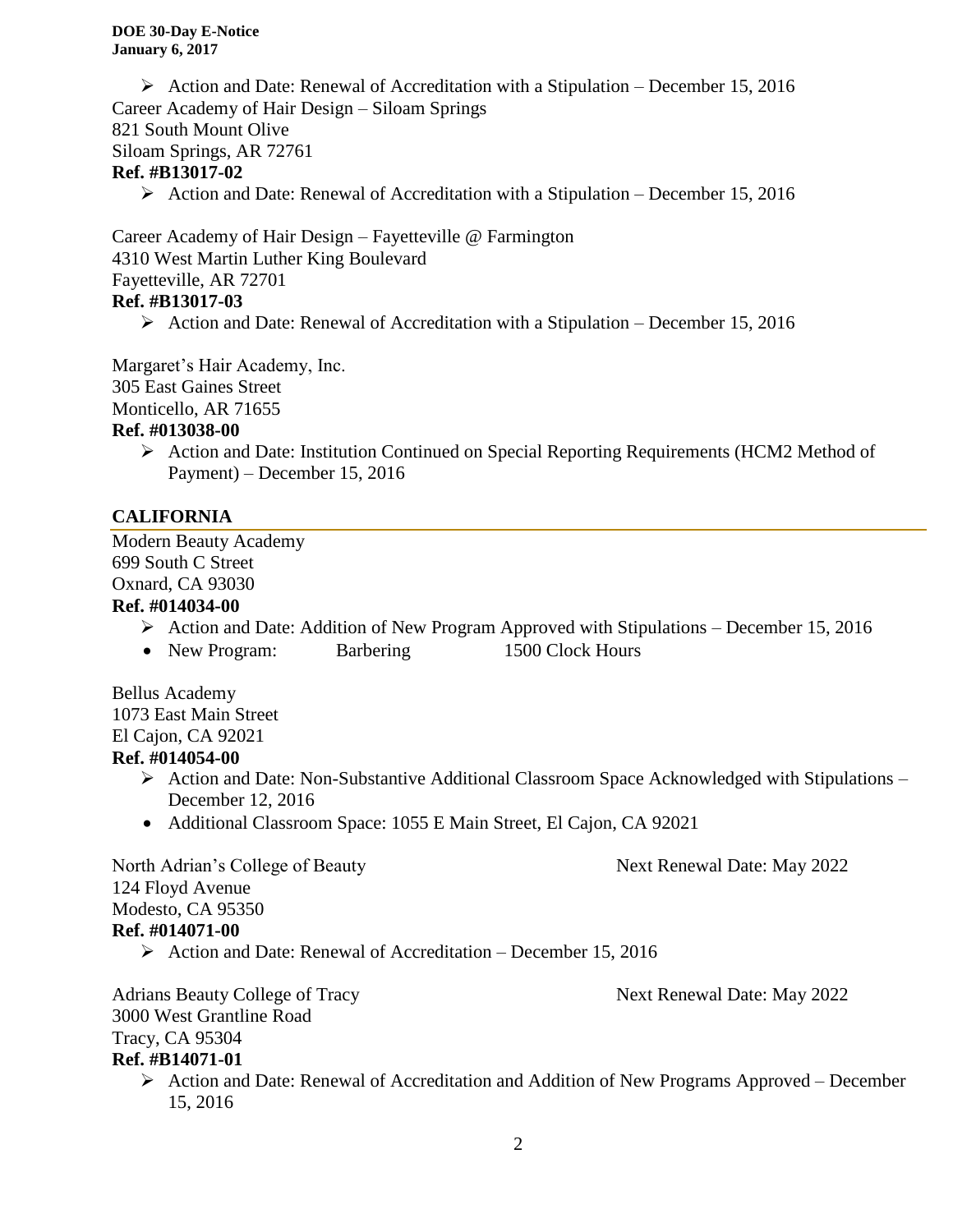• New Programs: Barbering 1500 Clock Hours

Barbering Crossover 400 Clock Hours

Royale College of Beauty

27485 Commerce Center Drive

Temecula, CA 92590

### **Ref. #014307-00**

 $\triangleright$  Action and Date: Certification of Annual Report Data Accepted (Met Stipulation) – December 9, 2016

Paul Mitchell The School – Santa Barbara 525 Anacapa Street Santa Barbara, CA 93101 **Ref. #014327-00**

 $\triangleright$  Action and Date: Teach Out Plan Approved – December 15, 2016

David's Academy of Beauty 8652 East Whittier Boulevard Pico Rivera, CA 90660

### **Ref. #014328-00**

 Action and Date: Institution Continued on Special Reporting Requirements (HCM2 Method of Payment) – December 15, 2016

Advance Beauty College 25332 McIntyre Street Laguna Hills, CA 92653 **Ref. #B14329-01**

- $\triangleright$  Action and Date: Non-Substantive Addition of New Programs Approved (Met Stipulation) December 12, 2016
- New Programs: Holistic Health Practitioner 1000 Clock Hours

Massage Therapy 600 Clock Hours Teacher Training 600 Clock Hours Advanced Manicuring 600 Clock Hours Manicuring 400 Clock Hours

Hair California Beauty Academy 1110 North Tustin Street Orange, CA 92867 **Ref. #014330-00**

 Action and Date: Institution Removed from Special Reporting Requirements (HCM2 Method of Payment) – December 15, 2016

Paul Mitchell The School – Pasadena 825 East Green Street Pasadena, CA 91101

### **Ref. #014345-00**

- $\triangleright$  Action and Date: Addition of New Program Approved with a Stipulation December 15, 2016
- New Program: Barbering 1500 Clock Hours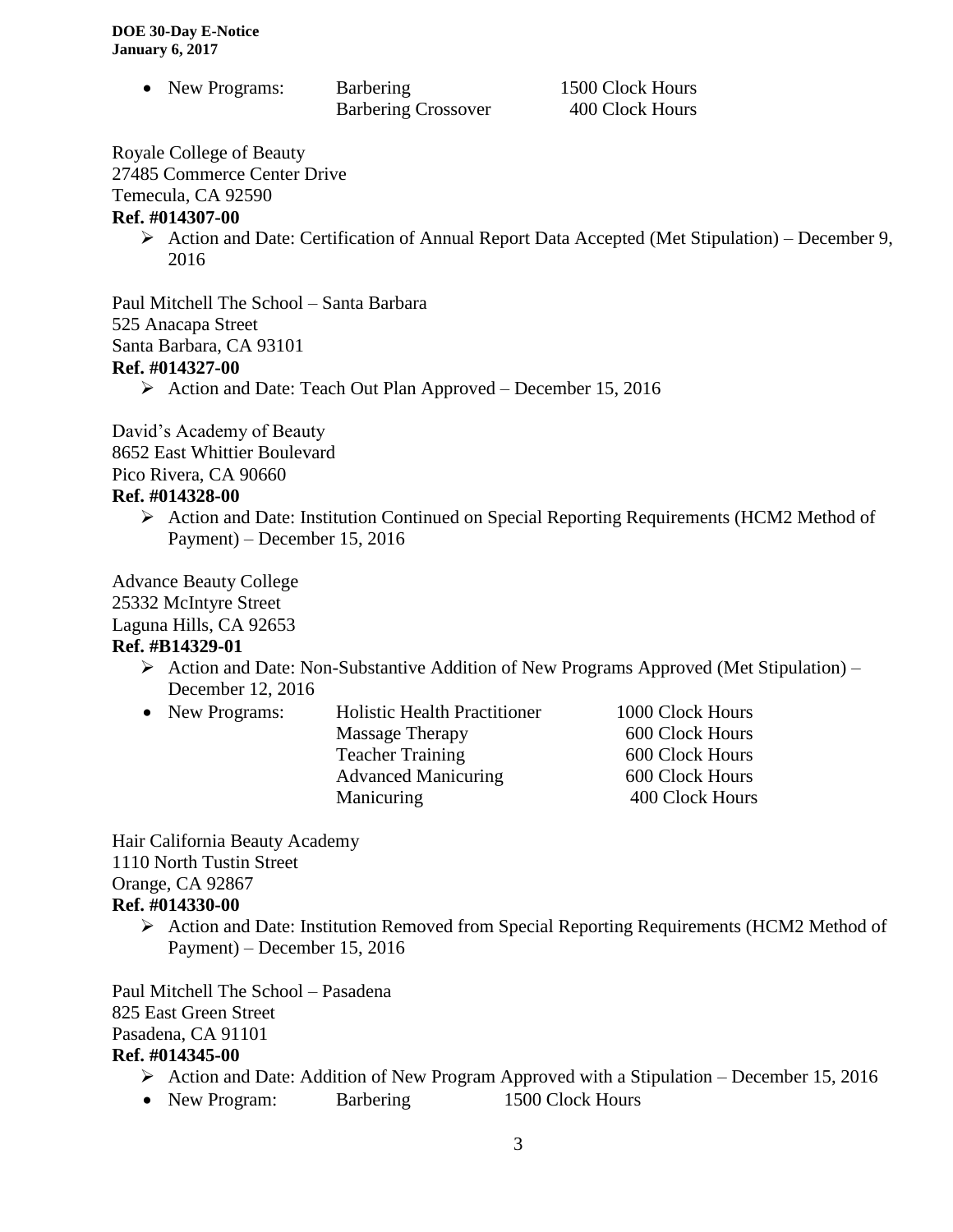Academy for Salon Professionals 19520 Nordhoff Street, #9 Northridge, CA 91324

### **Ref. #014378-00**

 Action and Date: Change of Control and Change of Location Visit Acknowledged and Institution's Accreditation Continued – December 15, 2016

Wayne's College of Beauty 1271 North Main Street Salinas, CA 93906

### **Ref. #014384-00**

- Action and Date: Addition of New Program Approved (Met Stipulations) December 20, 2016
- New Program: Manicuring 400 Clock Hours

Redondo Beach Beauty College Next Renewal Date: January 2020

2205 West Artesia Boulevard Redondo Beach, CA 90278 **Ref. #014394-00**

 $\triangleright$  Action and Date: Renewal of Accreditation – December 15, 2016

California Barber and Beauty College 5315 El Cajon Boulevard San Diego, CA 92115

### **Ref. #014395-00**

- $\triangleright$  Action and Date: Non-Substantive Change of Name Acknowledged with a Stipulation December 7, 2016
- Previously Approved Name: California Barber and Beauty College
- New Approved Name: California Barber & Beauty College

Blush School of Makeup 1 Market Street, Suite 140

## San Francisco, CA 94105

### **Ref. #014397-00**

- $\triangleright$  Action and Date: Change of Location Approved with a Stipulation December 15, 2016
- Previous Location: 1 Market Street, Suite 140, San Francisco, CA 94105
- New Location: 1 Embarcadero Center, Suite R-1206, San Francisco, CA 94111

Milan Institute of Cosmetology 3238 South Fairway Visalia, CA 93277

### **Ref. #053084-00**

 Action and Date: Institution Continued on Special Reporting Requirements (HCM2 Method of Payment) – December 15, 2016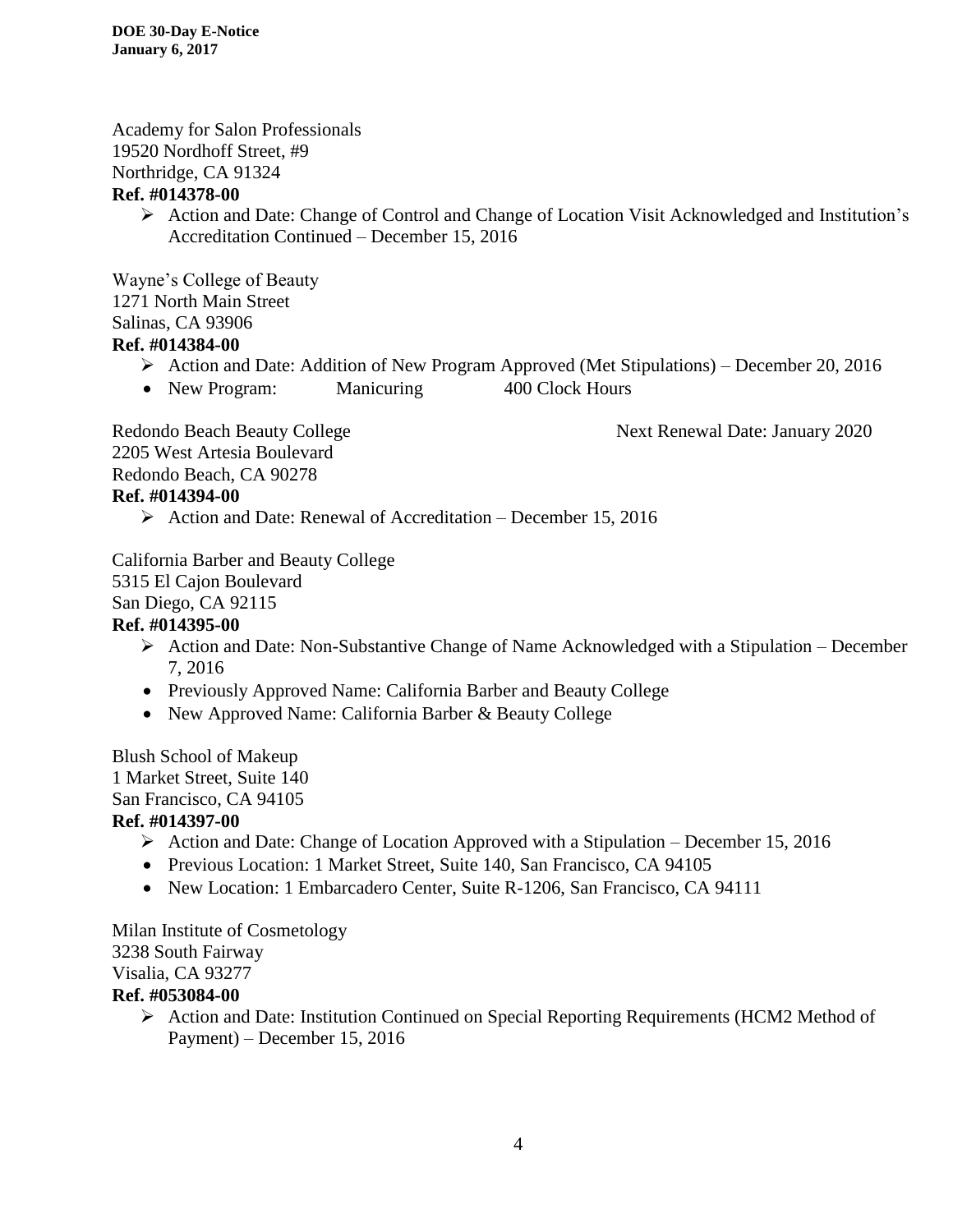The Brothers & Sisters BarberCosmo Academy 4801 International Boulevard Oakland, CA 94601

### **Ref. #I13052-00**

Action and Date: Initial Accreditation Granted with Stipulations – December 20, 2016

The Brothers & Sisters BarberCosmo Academy 4801 International Boulevard Oakland, CA 94601

### **Ref. #I13052-00**

- ▶ Action and Date: Non-Substantive Change of Official Contact Information Acknowledged December 12, 2016
- Previous Official Contact Information: Carol R. Munene, 4801 International Boulevard, Oakland, CA 94601, wamunyu1@gmail.com, (510)302-9830
- New Official Contact Information: Carol R. Munene, 3805 MacArthur Blvd., Oakland, CA 94619, wamunyu1@gmail.com, (510)302-9830

### **COLORADO**

Hair Dynamics Education Center 6464 South College Avenue Fort Collins, CO 80525

### **Ref. #015035-00**

- $\triangleright$  Action and Date: Non-Substantive Change of Official Contact December 14, 2016
- Previous Official Contact: Ms. Denise Mitchell, 6464 S. College Avenue, Fort Collins, CO 80525, Phone #: (970)223-9943, Email:denise@hairdynamics.com
- Mr. John Cruz Penaflor, 6464 S. College Avenue, Fort Collins, CO 80525, Phone #: (970)223-9943, Email:joncruz@hairdynamics.com

Regency Beauty Institute 98 Wadsworth Boulevard, Suite 115 Lakewood, CO 80226

- **Ref. #B33013-17**
	- $\triangleright$  Action and Date: Teach Out Plan Approved with a Stipulation December 15, 2016

National Beauty College 1513 W.  $70^{th}$  Avenue #A Denver, CO 80221 **Ref. #054055-00**

 $\triangleright$  Action and Date: Institution Continued on Financial Monitoring and Probation – December 15, 2016

### **CONNECTICUT**

Belle Academy of Cosmetology 27 A South Commons Road Waterbury, CT 06704 **Re. #016044-00**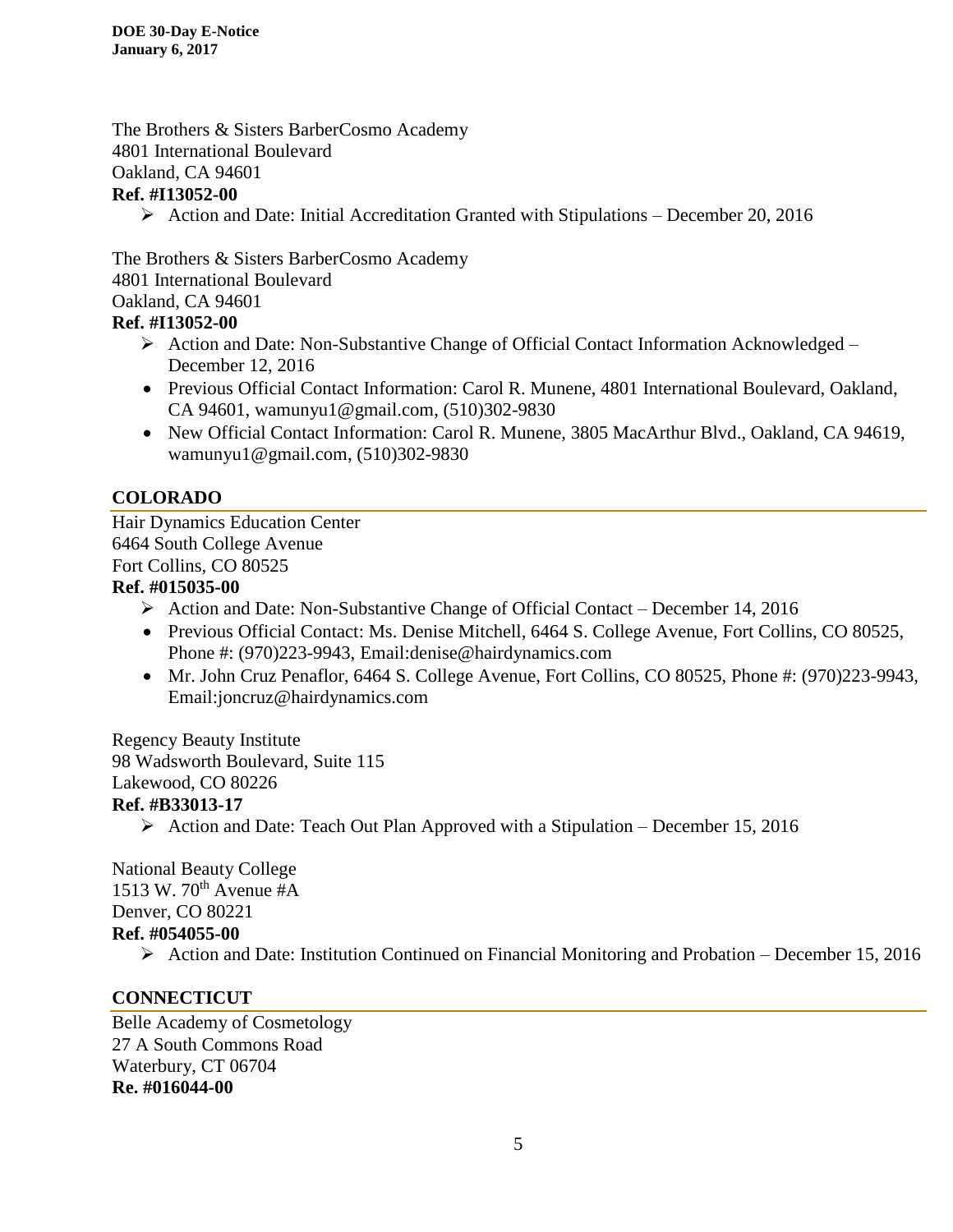$\triangleright$  Action and Date: Institution Removed from Monitoring for Accreditation Standards and Criteria (Refunds) – December 15, 2016

### **DELAWARE**

Delaware Learning Institute of Cosmetology 32448 Royal Boulevard Suite A Dagsboro, DE 19939 **Ref. #017008-00**

Action and Date: Institution Continued on Financial Monitoring – December 15, 2016

### **FLORIDA**

Paul Mitchell The School – Jacksonville 4624 Town Crossing Drive #155 Jacksonville, FL 32246

#### **Ref. #019027-00**

- $\triangleright$  Addition of New Program Approved with a Stipulation December 15, 2016
- New Program: Cosmetology 1300 Clock Hours

North Florida Cosmetology Institute, Inc. 2424 Allen Road Tallahassee, FL 32312

#### **Ref. #019101-00**

 Action and Date: Institution Removed from Monitoring (Leave of Absence) and Continued on Monitoring (Satisfactory Academic Progress) – December 15, 2016

Shear Excellence Hair Academy 3649 West Waters Avenue Tampa, FL 33614 **Ref. #019115-00**

- Action and Date: Addition of New Program Approved December 15, 2016
- New Program: Facial Specialist 310 Clock Hours

The Salon Professional Academy 1388 Colonial Boulevard Fort Myers, FL 33907 **Ref. #019126-00**

Action and Date: Non-Substantive Removal of Program – December 20, 2016

• Removed Programs: Full Specialist 500 Clock Hours

Skin Care Specialist 260 Clock Hours Nail Specialist 240 Clock Hours

First Coast Barber Academy 625 North Julia Street Jacksonville, FL 32202

### **Ref. #019136-00**

- $\triangleright$  Action and Date: Non-Substantive Removal of Program Acknowledged December 7, 2016
- Program Removed: Restricted Barber Styling Program 1200 Clock Hours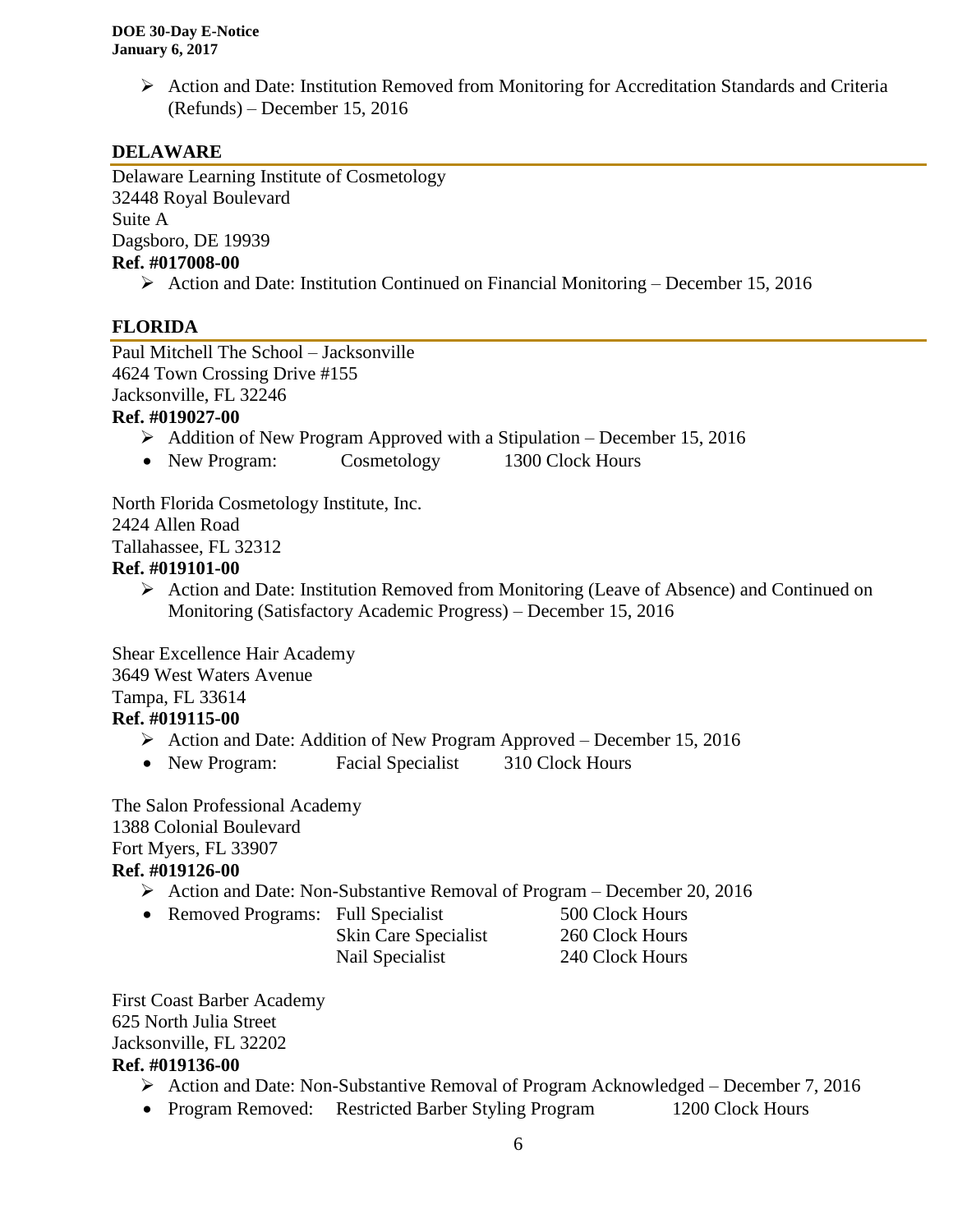UR Beauty & Barber Academy Next Renewal Date: September 2019 901 US Highway 27 North, Suite #40 Previous Ref. #I14239-00 Sebring, FL 33870 **Ref. #019143-00**

#### **GEORGIA**

Fayette Beauty Academy 386 North Glynn Street Fayetteville, GA 30214 **Ref. #020026-00**

> Action and Date: Institution Continued on Special Reporting Requirements (HCM2 Method of Payment) – December 15, 2016

Fayette Beauty Academy 386 North Glynn Street Fayetteville, GA 30214 **Ref. #020026-00**

 $\triangleright$  Action and Date: Institution Continued on Financial Monitoring – December 15, 2016

Action and Date: Initial Accreditation Granted – December 9, 2016

Ritz Beauty Academy, LLC

1359 Mount Zion Road

Morrow, GA 30260

#### **Ref. #P20026-02**

 Action and Date: Institution Continued on Special Reporting Requirements (HCM2 Method of Payment) – December 15, 2016

Ritz Beauty Academy, LLC 1359 Mount Zion Road Morrow, GA 30260 **Ref. #P20026-02**

 $\triangleright$  Action and Date: Institution Continued on Financial Monitoring – December 15, 2016

### **HAWAII**

IBS School of Cosmetology and Massage Next Renewal Date: September 2019 110 East Kaahuman Avenue, Suite 201 Previous Ref. #I14279-00 Kahului, HI 96732 **Ref. #021007-00**

 $\triangleright$  Action and Date: Initial Accreditation Granted – December 15, 2016

### **IDAHO**

The Beauty Institute Schwarzkopf Professional 410 West Neider Avenue, Suite B Coeur d'Alene, ID 83814 **Ref. #022012-00**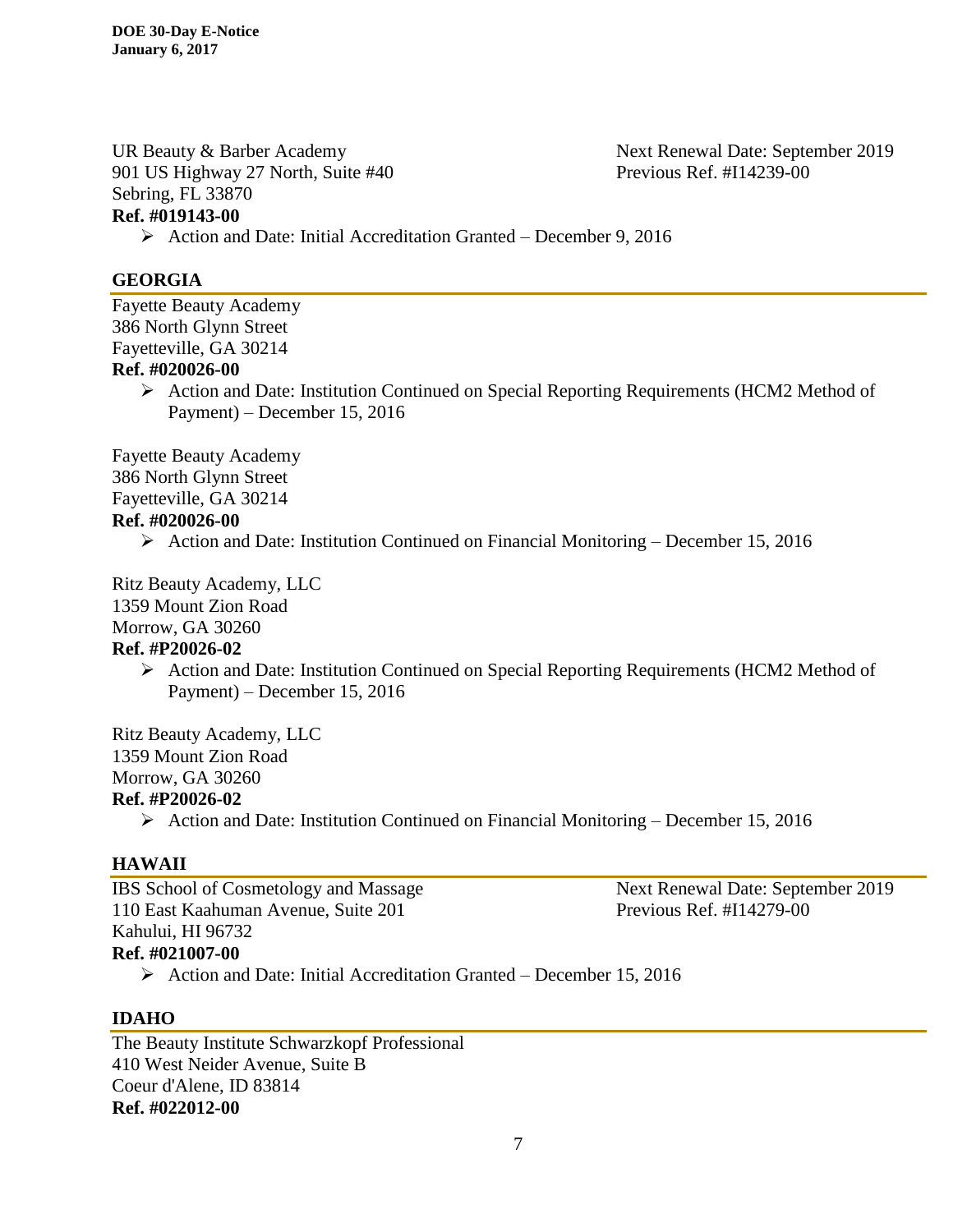Action and Date: Institution Continued on Financial Monitoring – December 15, 2016

The Beauty Institute Schwarzkopf Professional 7709 West Overland Road, Suite 100 Boise, ID 83709 **Ref. #B22012-01**

Action and Date: Institution Continued on Financial Monitoring – December 15, 2016

#### **ILLINOIS**

Pivot Point Academy 144 East Lake Street, Suite C Bloomingdale, IL 60108 **Ref. #023008-00**

> Action and Date: Change of Control Visit Acknowledged and Institution's Accreditation Continued – December 15, 2016

Educators of Beauty College of Cosmetology Next Renewal Date: May 2022 211 East Third Street Sterling, IL 61081 **Ref. #023012-00**

 $\triangleright$  Action and Date: Renewal of Accreditation – December 15, 2016

Educators of Beauty College of Cosmetology Next Renewal Date: May 2022 2601B North Mulford Road

Rockford, IL 61114

#### **Ref. #B23012-01**

 $\triangleright$  Action and Date: Renewal of Accreditation – December 15, 2016

Educators of Beauty College of Cosmetology 122 Wright Street La Salle, IL 61301

### **Ref. #023024-00**

- $\triangleright$  Action and Date: Change of Location Approved with Stipulations December 15, 2016
- Previous Location: 122 Wright Street, La Salle, IL 61301
- New Location: 3602 Marquette Road, Peru, IL 61354

Hairmasters Institute of Cosmetology, Inc. 506 South McClun Street Bloomington, IL 61701 **Ref. #023150-00**

Action and Date: Institution's Appeal Granted – December 19, 2016

The University of Aesthetics & Cosmetology Next Renewal Date: January 2023 1037-1043 Curtiss Street Downers Grove, IL 60515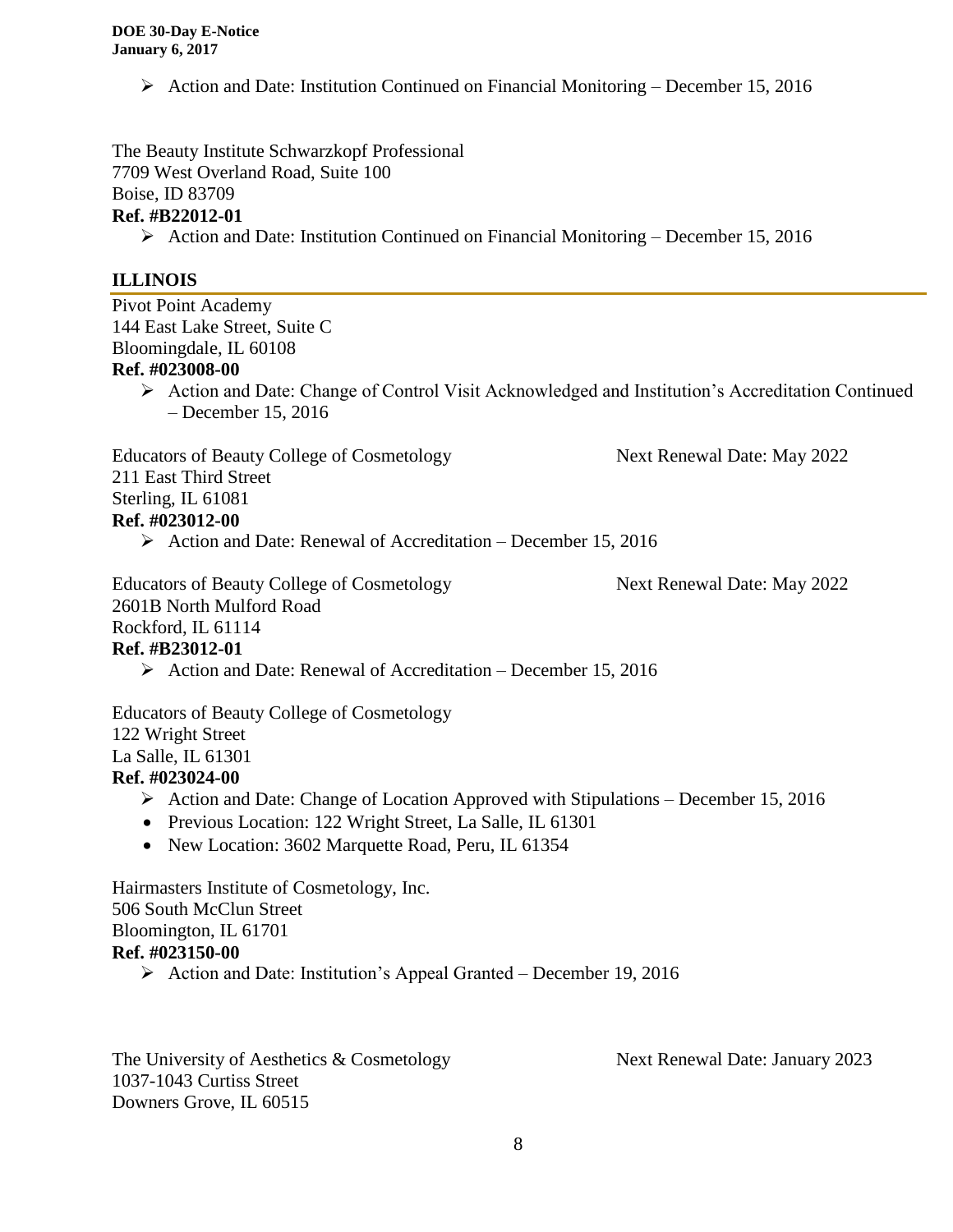#### **Ref. #023164-00**

 $\triangleright$  Action and Date: Renewal of Accreditation – December 15, 2016

University of Aesthetics & Cosmetology Next Renewal Date: January 2023 1357 North Milwaukee Avenue Chicago, IL 60622 **Ref. #023165-00**

 $\triangleright$  Action and Date: Renewal of Accreditation – December 15, 2016

The Salon Professional Academy 335 Vertin Boulevard Shorewood, IL 60404

#### **Ref. #023180-00**

 $\triangleright$  Action and Date: Institution Continued on Financial Monitoring – December 15, 2016

Shear Learning Academy of Cosmetology, Inc. DBA Reflections Academy of Beauty 241 North Main Street Decatur, IL 62523 **Ref. #023182-00**

Action and Date: Institution Continued on Financial Monitoring – December 15, 2016

### **INDIANA**

Tricoci University of Beauty Culture, LLC<br>Next Renewal Date: May 2022 9725 Crosspoint Commons Indianapolis, IN 46256

#### **Ref. #024080-00**

 $\triangleright$  Action and Date: Renewal of Accreditation – December 15, 2016

Avant Gard The School 1060 East Main Street Brownsburg, IN 46112

#### **Ref. #024083-00**

- $\triangleright$  Action and Date: Change of Location Approved (Met Stipulation) December 9, 2016
- Previous Location: 8131 Kingston Street, Suite 300/400, Avon, IN 46123
- New Location: 1060 East Main Street, Brownsburg, IN 46112

Paul Mitchell The School – Merrillville 7990 Broadway Merrillville, IN 46410 **Ref. #024088-00** Action and Date: Institution Continued on Financial Monitoring- December 15, 2016

#### **IOWA**

Total Look School of Cosmetology and Massage Therapy 806 West Third Street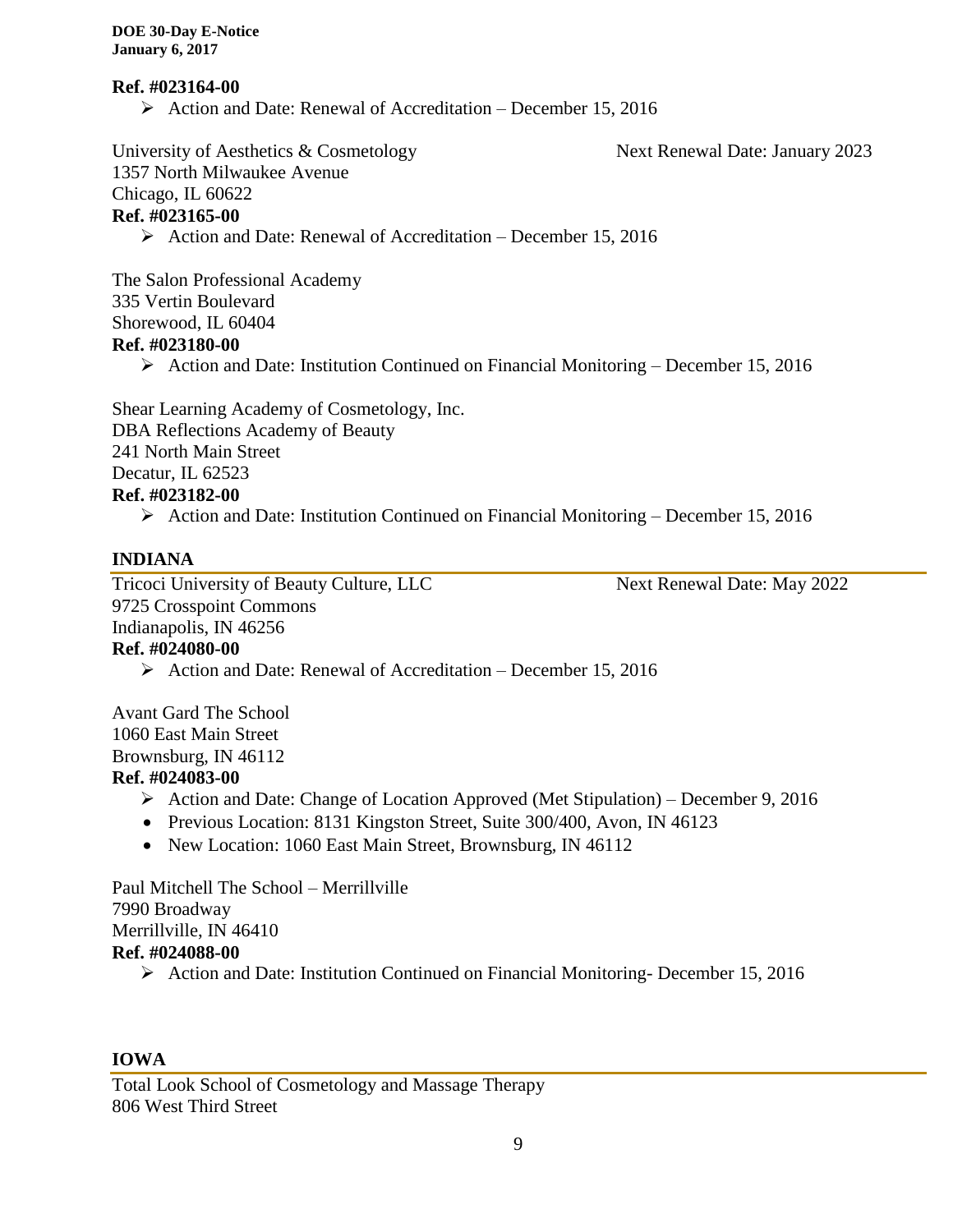Cresco, IA 52136 **Ref. #025040-00**

 Action and Date: Institution Continued on Special Reporting Requirement (HCM2 Method of Payment) – December 15, 2016

### **KANSAS**

Entourage Institute of Beauty & Esthetics 12004 West 95<sup>th</sup> Street Lenexa, KS 66215 **Ref. #026034-00**

 $\triangleright$  Action and Date: Institution Placed on Financial Monitoring – December 15, 2016

### **KENTUCKY**

Bellefonte Academy of Beauty 111 West Second Street Maysville, KY 41056 **Ref. #B27045-01**

 $\triangleright$  Action and Date: Teach Out Plan Approved – December 15, 2016

Lindsey Institute of Cosmetology 1059 Shive Lane Bowling Green, KY 42103 **Ref. #027047-00**

 $\triangleright$  Action and Date: Institution Continued on Financial Monitoring – December 15, 2016

### **LOUISIANA**

Bos-Man's Barber College 2724 West 70<sup>th</sup> Street Shreveport, LA 71108 **Ref. #028087-00**

 Action and Date: Change of Location Visit Acknowledged and Institution's Accreditation Continued – December 15, 2016

### **MAINE**

Empire Beauty School 30 Skyway Drive Caribou, ME 04736 **Ref. #B29005-02**

 $\triangleright$  Action and Date: Teach Out Plan Approved – December 15, 2016

#### **MARYLAND**

Aaron's Academy of Beauty 11690 Doolittle Drive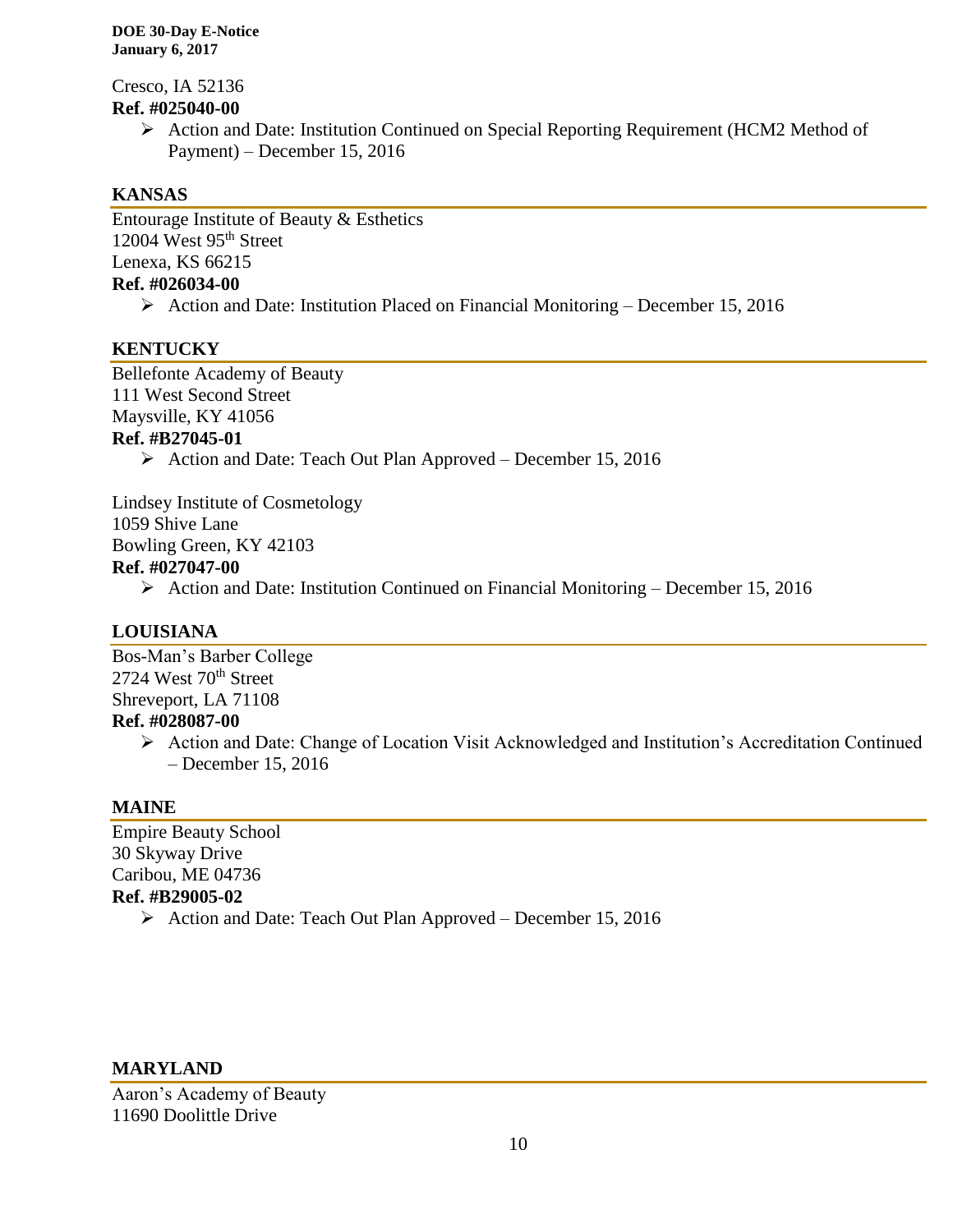Waldorf, MD 20602 **Ref. #030031-00**

 $\triangleright$  Action and Date: Institution Continued on Financial Monitoring – December 15, 2016

#### **MASSACHUSETTS**

Rob Roy Academy Next Renewal Date: September 2022

1872 Acushnet Avenue New Bedford, MA 02746 **Ref. #031036-00**

 $\triangleright$  Action and Date: Renewal of Accreditation – December 15, 2016

Toni & Guy Hairdressing Academy Next Renewal Date: September 2022 6 Park Avenue Worcester, MA 01605 **Ref. #031042-00**

 $\triangleright$  Action and Date: Renewal of Accreditation – December 15, 2016

Toni & Guy Hairdressing Academy Next Renewal Date: September 2022 727A Granite Street Braintree, MA 02184 **Ref. #B31042-01**  $\triangleright$  Action and Date: Renewal of Accreditation – December 15, 2016

### **MICHIGAN**

M.J. Beauty College Next Renewal Date: January 2018 201 West Broadway Mt. Pleasant, MI 48858 **Ref. #032052-00**   $\triangleright$  Action and Date: Renewal of Accreditation – December 15, 2016

M.J. Murphy Beauty College 201 West Broadway Mt. Pleasant, MI 48858 **Ref. #032052-00**  $\triangleright$  Action and Date: Institution Continued on Financial Monitoring – December 15, 2016

M.J. Murphy Beauty College – Clare Next Renewal Date: January 2018 210 Wilcox Parkway Clare, MI 48617 **Ref. #B32052-01**  $\triangleright$  Action and Date: Renewal of Accreditation – December 15, 2016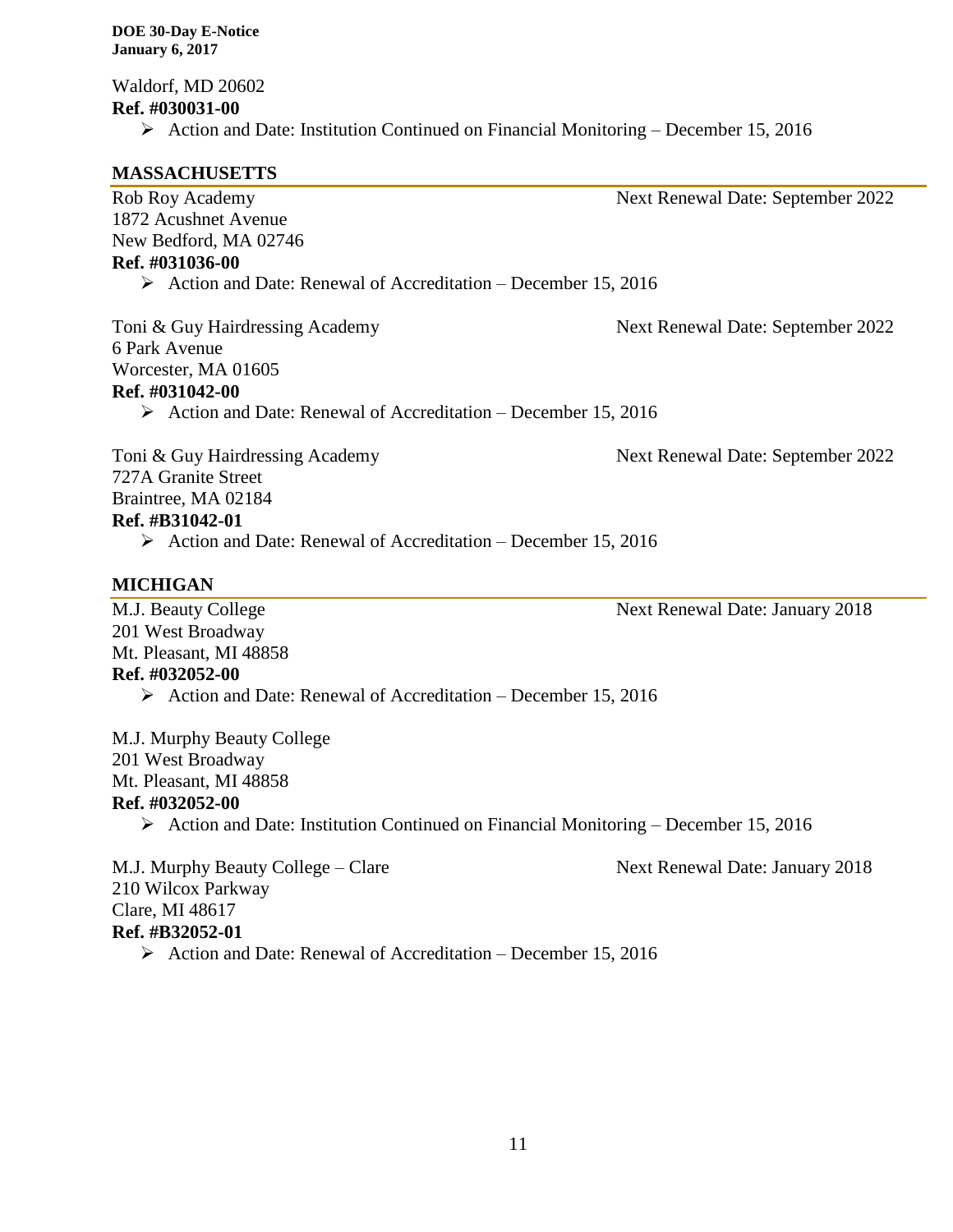M.J. Murphy Beauty College – Clare 210 Wilcox Parkway Clare, MI 48617 **Ref. #B32052-01**

 $\triangleright$  Action and Date: Institution Continued on Financial Monitoring – December 15, 2016

Paul Mitchell The School - Grand Rapids 2855 29th Street SE Kentwood, MI 49512 **Ref. #032127-00**

Action and Date: Institution Continued on Financial Monitoring – December 15, 2016

Paul Mitchell The School Lansing 125 North Clippert, Suite C Lansing, MI 48912

#### **Ref. #032128-00**

 $\triangleright$  Action and Date: Institution Continued on Financial Monitoring – December 15, 2016

Excel Academies of Cosmetology

6046 Rochester Road

Troy, MI 48085

#### **Ref. #032129-00**

 $\triangleright$  Action and Date: Institution Continued on Financial Monitoring – December 15, 2016

Regency Beauty Institute 4205 Miller Road, Suite C3-7 Flint, MI 48504

### **Ref. #B33013-33**

Action and Date: Teach Out Agreement Approved (Met Stipulation) – December 20, 2016

• Institution Teaching Out Students Creative Hair School of Cosmetology G – 4439 Clio Road Flint, MI 48504 Ref. #032132-00

Regency Beauty Institute 3415 East Saginaw Street, Suite E Lansing, MI 48912 **Ref. #B33013-67**

#### Action and Date: Teach Out Agreement Approved (Met Stipulation) – December 20, 2016

• Institution Teaching Out Students Taylortown School of Beauty, Inc. DBA Dorsey School of Beauty 23125 Ecorse Road Taylor, MI 48180 Ref. #032059-00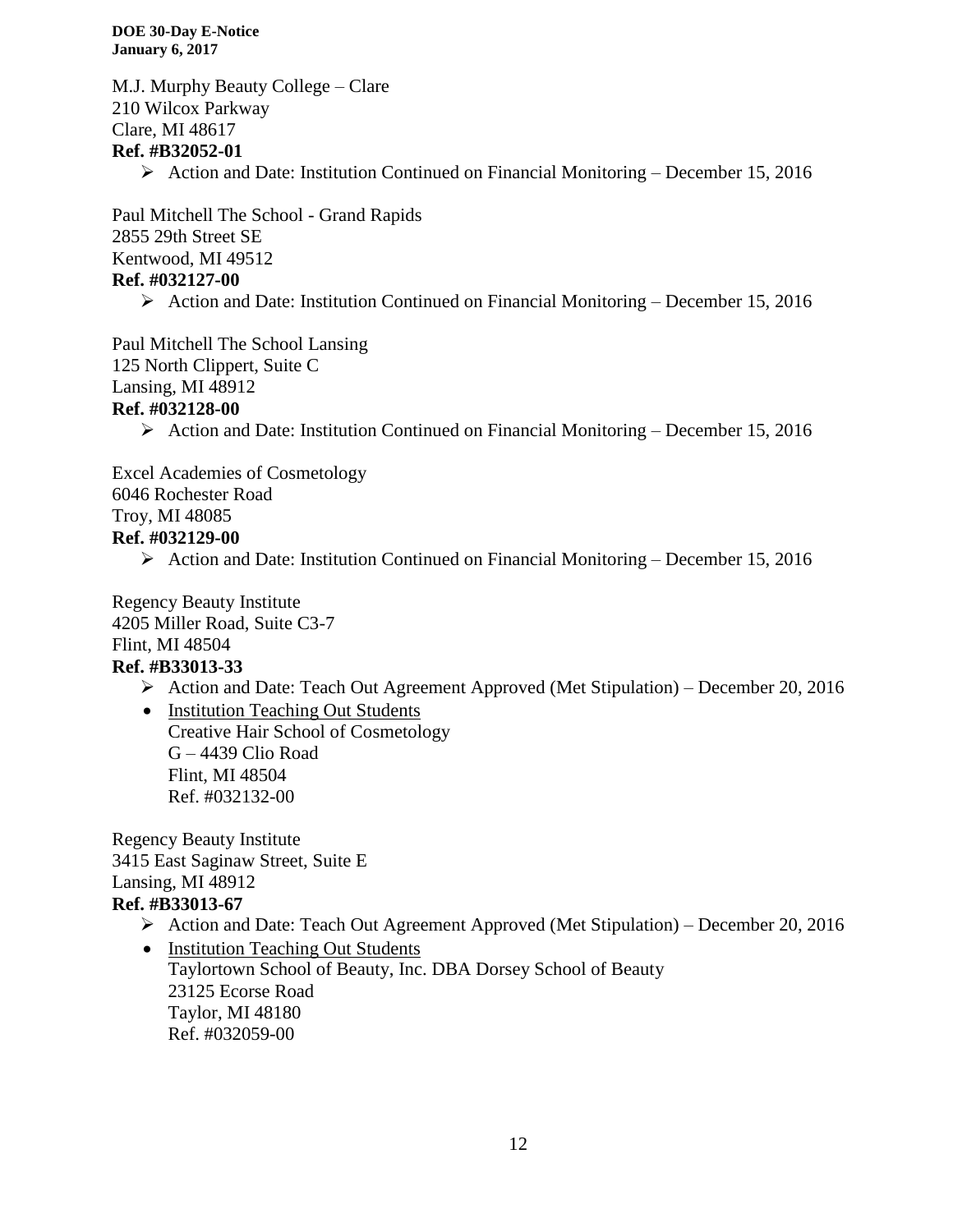### **MINNESOTA**

Minnesota School of Cosmetology, Inc. 1750 Weir Drive Woodbury, MN 55125

### **Ref. #033027-00**

 Action and Date: Grant Petition for Variance (NACCAS Rules of Practice and Procedure (Section  $10.5)$ 

Minnesota School of Cosmetology, Inc. 1425 County Road 101 North

Plymouth, MN 55447

**Ref. #B33027-01**

 Action and Date: Grant Petition for Variance (NACCAS Rules of Practice and Procedure (Section 10.5))

The Salon Professional Academy 4229 Highway 52 North Rochester, MN 55901

#### **Ref. #033039-00**

- ▶ Action and Date: Non-Substantive Change of Name and Alternate Name Acknowledged December 12, 2016
- Previously Approved Name: Rochester School of Hair Design
- Previously Approved Alternate Name: N/A
- New Approved Name: The Salon Professional Academy
- New Approved Alternate Name: The Academy

### **MISSOURI**

| American College of Hair Design, Inc. |                                                                                   |
|---------------------------------------|-----------------------------------------------------------------------------------|
| 125 Winchester Drive                  |                                                                                   |
| Sedalia, MO 65301                     |                                                                                   |
| Ref. #035090-00                       |                                                                                   |
| ➤                                     | Action and Date: Change of Control Approved (Met Stipulation) – December 12, 2016 |
| Previous Ownership:<br>$\bullet$      |                                                                                   |
| American College of Hair Design, Inc. |                                                                                   |
| The Benscoter Family Trust            | 100%                                                                              |
| Ahrazue Wilt (Trustee)                | 100%                                                                              |
| New Ownership:<br>$\bullet$           |                                                                                   |
| American College of Hair Design, Inc. | 100%                                                                              |
| Ms. Christine Hanlon                  | 100%                                                                              |

Transformed Barber & Cosmetology Academy LLC 1229 East 63rd Street Kansas City, MO 64110

#### **Ref. #035102-00**

 $\triangleright$  Action and Date: Implement Decision of the Appeal Panel (Appeal Granted) – December 15, 2016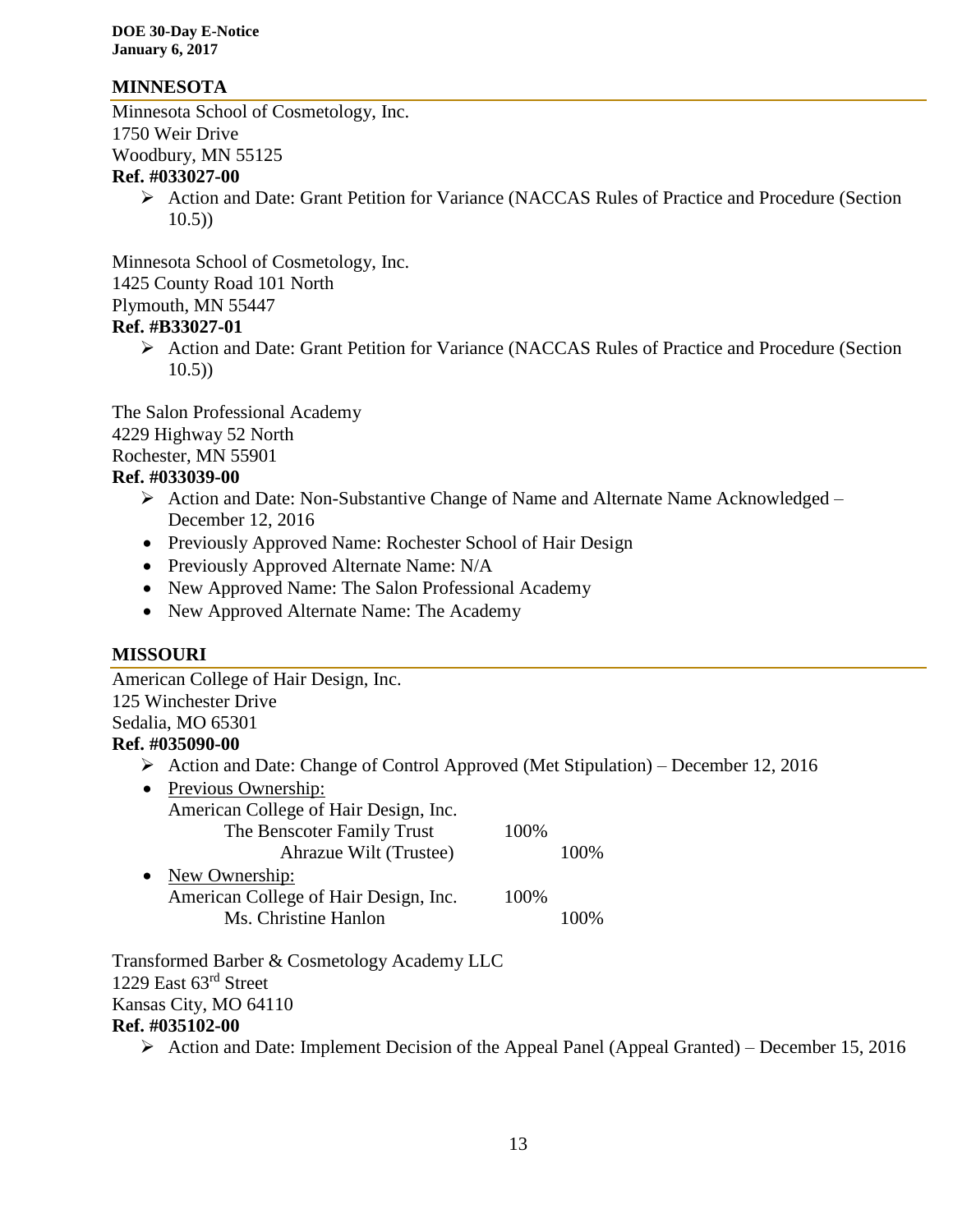Transformed Barber & Cosmetology Academy LLC 1229 East 63rd Street Kansas City, MO 64110

### **Ref. #035102-00**

 $\triangleright$  Action and Date: Institution Removed from Monitoring for Accreditation Standards and Criteria (Enrollment Agreements) – December 15, 2016

Missouri School of Barbering & Hairstyling 1125 North Highway 67 Florissant, MO 63031 **Ref. #035106-00**

 $\triangleright$  Action and Date: Teach Out Plan Approved – December 15, 2016

Missouri School of Barbering & Hairstyling

1125 North Highway 67

Florissant, MO 63031

### **Ref. #035106-00**

 $\triangleright$  Action and Date: Institution Continued on Special Reporting Requirements (HCM2 Method of Payment) – December 15, 2016

### **NEW HAMPSHIRE**

Laird Institute of Spa Therapy 981 Second Street, Suite 4 Manchester, NH 03102

### **Ref. #039012-00**

 Action and Date: Institution Removed from Monitoring for Accreditation Standards and Criteria (Leave of Absence and Enrollment Agreements) – December 15, 2016

### **NEW YORK**

Carsten Institute of Cosmetology 290 Madison Avenue, 5th Floor New York, NY 10017

### **Ref. #012056-00**

 $\triangleright$  Action and Date: Additional Location to Main Re-Designation Approved (Met Stipulation) – December 14, 2016

Empire Beauty School 22 West 34<sup>th</sup> Street New York, NY 10001 **Ref. #042071-00**

- Action and Date: Non-Substantive Change of Official Contact Acknowledged December 15, 2016
- Previous Official Contact: Mr. Kevin A. Perneta, 396 Pottsville/St. Clair Highway, Pottsville, PA 17901, Phone #: (570) 429-4321, Email: kperneta@empire.edu
- New Official Contact: Ms. Amanda Finneran, 396 Pottsville/St. Clair Highway, Pottsville, PA 17901, Phone #: (570) 429-4321 x 2135, Email: afinneran@empire.edu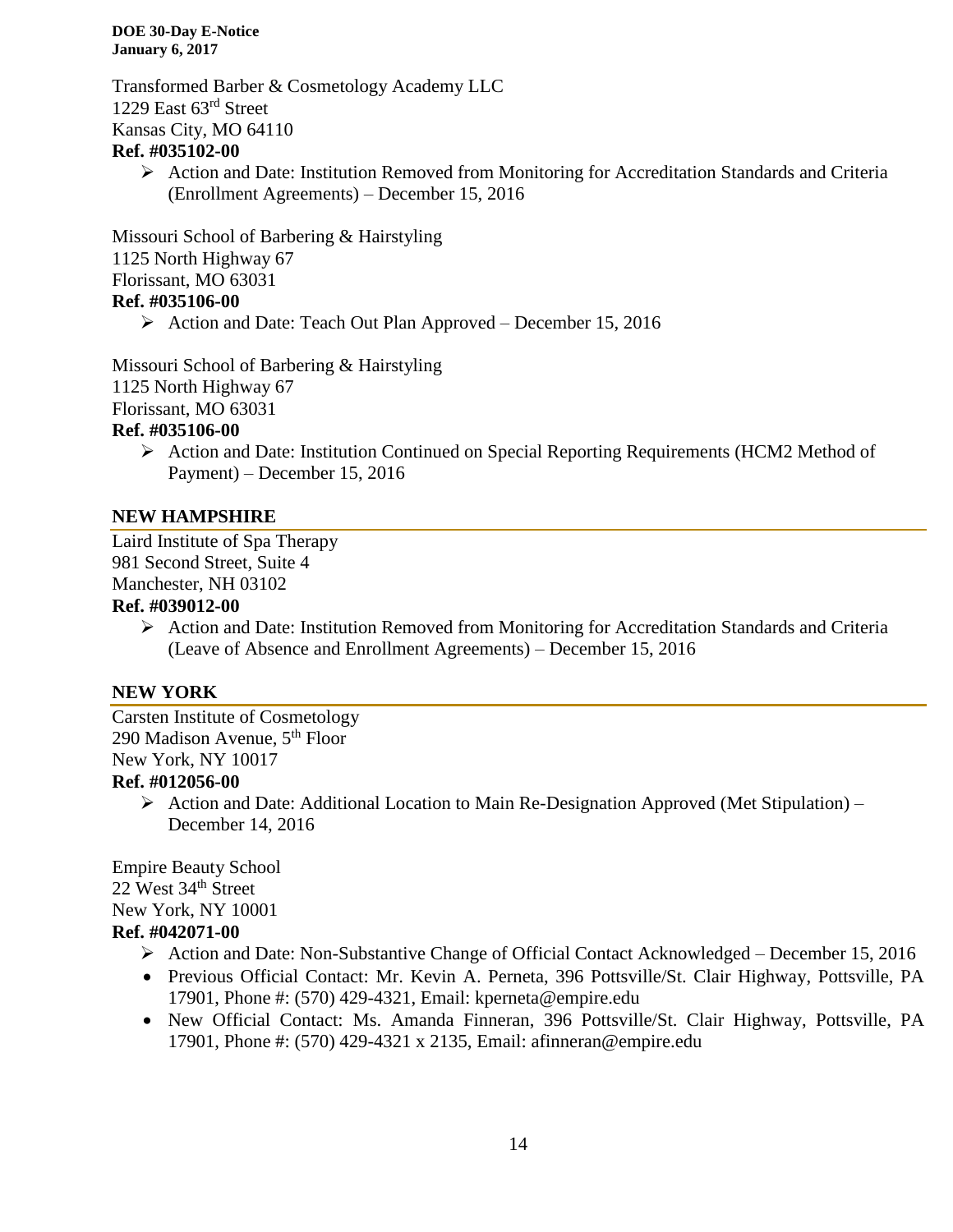Empire Beauty School Next Renewal Date: May 2022 19 Bank Street Peekskill, NY 10566 **Ref. #042080-00**

 $\triangleright$  Action and Date: Renewal of Accreditation – December 15, 2016

Adirondack Beauty School 108 Dix Avenue Glen Falls, NY 12801 **Ref. #042095-00**

> Action and Date: Institution Removed from Monitoring for Accreditation Standards and Criteria (Annual Report and Satisfactory Academic Progress) – December 15, 2016

Anousheh School of Hair 1152 Vestal Avenue Binghamton, NY 13903

### **Ref. #I14267-00**

 Action and Date: Non-Substantive Change of Ownership Acknowledge with Stipulations- December 7, 2016

| Previous Ownership: |      |     |
|---------------------|------|-----|
| Serene, LLC         | 100% |     |
| Anousheh Salimi     |      | 50% |
| Serena Setzer       |      | 50% |
| New Ownership:      |      |     |
| Serene, LLC         | 100% |     |
| Anousheh Salimi     |      | 50% |
| Lisa Burke          |      |     |

### **NORTH CAROLINA**

Regency Beauty Institute 1058 West Club Boulevard, Suite 826 Durham, NC 27701

### **Ref. #B33013-51**

- Action and Date: Teach Out Agreement Approved (Met Stipulation) December 20, 2016
- Institution Teaching Out Students Durham Beauty Academy 4600 Durham Chapel Hill Boulevard, Suite 31 Durham, NC 27707 Ref. #043037-00

Regency Job Training Institute 1151 North Bragg Boulevard Spring Lake, NC 28390 **Ref. #043051-00**

> $\triangleright$  Action and Date: Withdrawal of Accreditation (with the Right to Appeal) and Institution Continued on Probation – December 15, 2016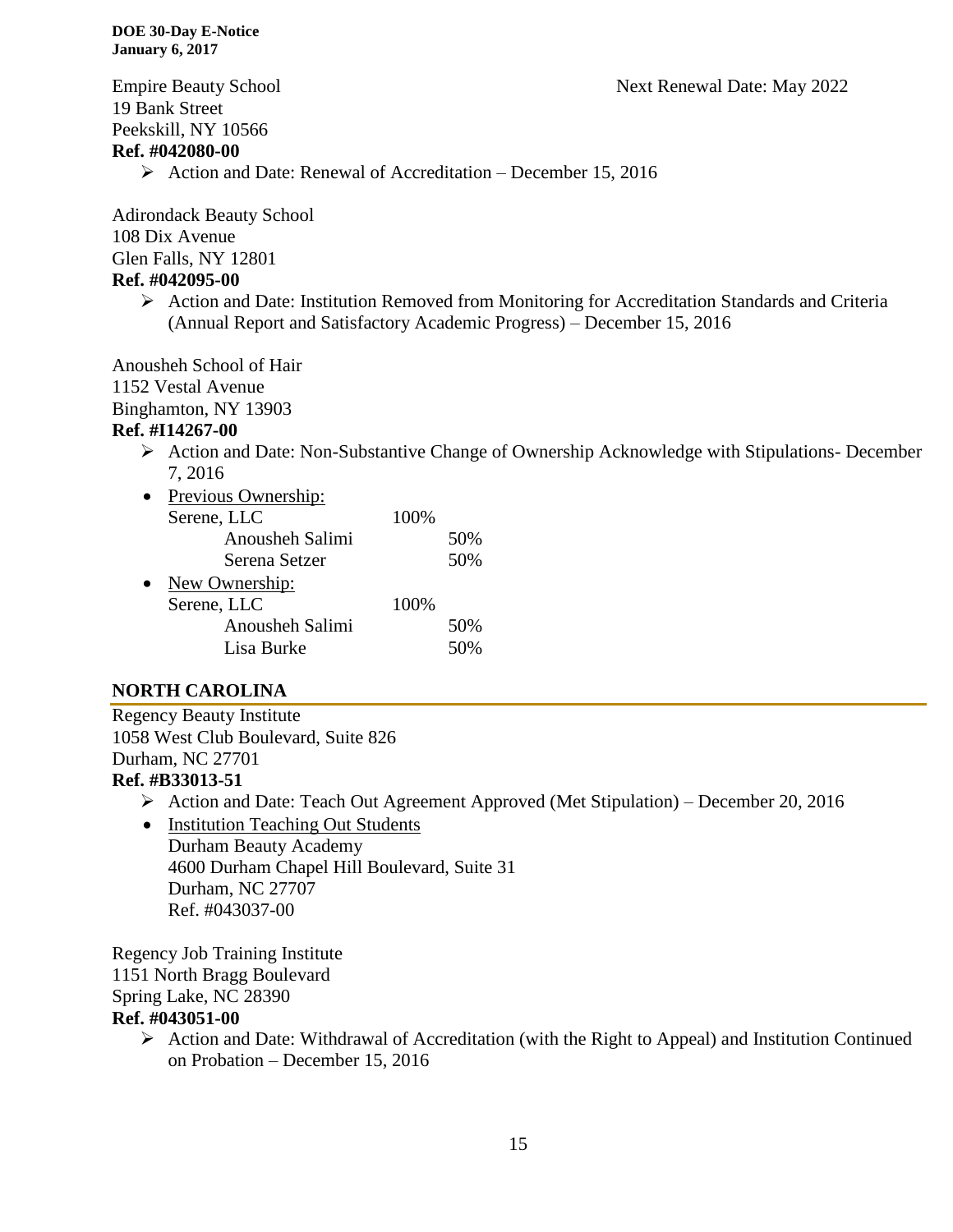### **OHIO**

National Beauty College 4642 Cleveland Avenue N.W. Canton, OH 44709

#### **Ref. #045004-00**

Action and Date: Institution Continued on Financial Monitoring – December 15, 2016

#### **PENNSYLVANIA**

233 South Main Street Butler, PA 16001 **Ref. #048093-00**

 $\triangleright$  Action and Date: Renewal of Accreditation – December 15, 2016

Jean Madeline Aveda Institute 315A Bainbridge Street Philadelphia, PA 19147 **Ref. #048099-00**

> $\triangleright$  Action and Date: Institution Continued on Monitoring for Accreditation Standards and Criteria (Leave of Absence) – December 15, 2016

Jean Madeline Aveda Institute 7248 Frankford Avenue Philadelphia, PA 19135

### **Ref. #B48099-01**

 Action and Date: Institution Continued on Monitoring for Accreditation Standards and Criteria (Leave of Absence) – December 15, 2016

Jean Madeline Aveda Institute 3943-45 Chestnut Street Philadelphia, PA 19104

### **Ref. #B48099-02**

 $\triangleright$  Action and Date: Institution Continued on Monitoring for Accreditation Standards and Criteria (Leave of Absence) – December 15, 2016

Divine Crown Academy of Cosmetology 3849-C Union Deposit Road – Union Square Shopping Center Harrisburg, PA 17109

### **Ref. #048131-00**

- $\triangleright$  Action and Date: Change of Location Approved (Met Stipulation) December 16, 2016
- Previous Location:101 South 25<sup>th</sup> Street, Suite 50, Kline Plaza, Harrisburg, PA 17104
- New Location: 3849-C Union Deposit Road Union Square Shopping Center, Harrisburg, PA 17109

Butler Beauty Academy **Next Renewal Date: May 2022**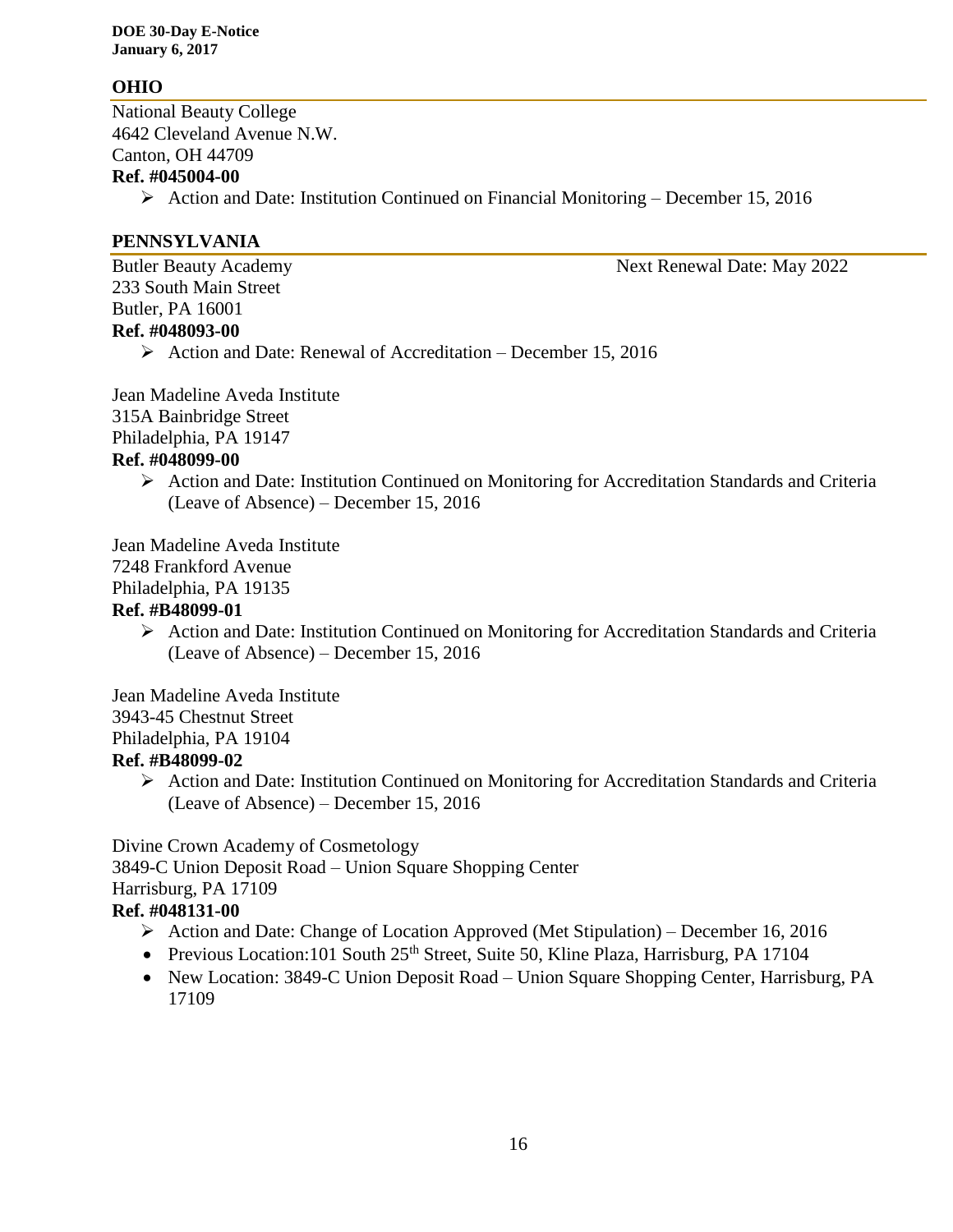#### **TENNESSEE**

Career Beauty College 113 South Military Avenue Lawrenceburg, TN 38464

#### **Ref. #052059-00**

 $\triangleright$  Action and Date: Change of Control Denied (with the Right to Appeal) – December 15, 2016

Nashville Barber and Style Academy 968 Madison Square Madison, TN 37115 **Ref. #052071-00**

 Action and Date: Institution Continued on Special Reporting Requirement (HCM2 Method of Payment) – December 15, 2016

### **TEXAS**

I.T.S. Academy of Beauty 1717 East Spring Creek Parkway, Suite B2-142 Plano, TX 75074-3081

### **Ref. B41010-08**

- $\triangleright$  Action and Date: Change of Location Approved with Stipulations December 15, 2016
- Previous Location: 1717 East Spring Creek Parkway, Site B2-142, Plano, TX 75074-3081
- New Location: 3033 West Parker Road, Suite 205, Plano, TX 75023

Ogle School of Hair Skin Nails 2200 West Park Row Drive Arlington, TX 76013 **Ref. #053064-00**

Action and Date: Institution Continued on Financial Monitoring – December 15, 2016

Ogle School of Hair Skin Nails 742 NW Loop 410, Suite 226 San Antonio, TX 78216 **Ref. #B53064-01**

Action and Date: Institution Continued on Financial Monitoring – December 15, 2016

Ogle School of Hair Skin Nails 2324 San Jacinto Boulevard, Suite 207 Denton, TX 76205

#### **Ref. #B53064-02**

 $\triangleright$  Action and Date: Institution Continued on Financial Monitoring – December 15, 2016

Fort Worth Beauty School-Granbury Campus 2901 Glen Rose Highway, Suite 102 Granbury, TX 76048

#### **Ref. #053104-00**

 $\triangleright$  Action and Date: Institution Continued on Financial Monitoring and Placed on Probation – December 15, 2016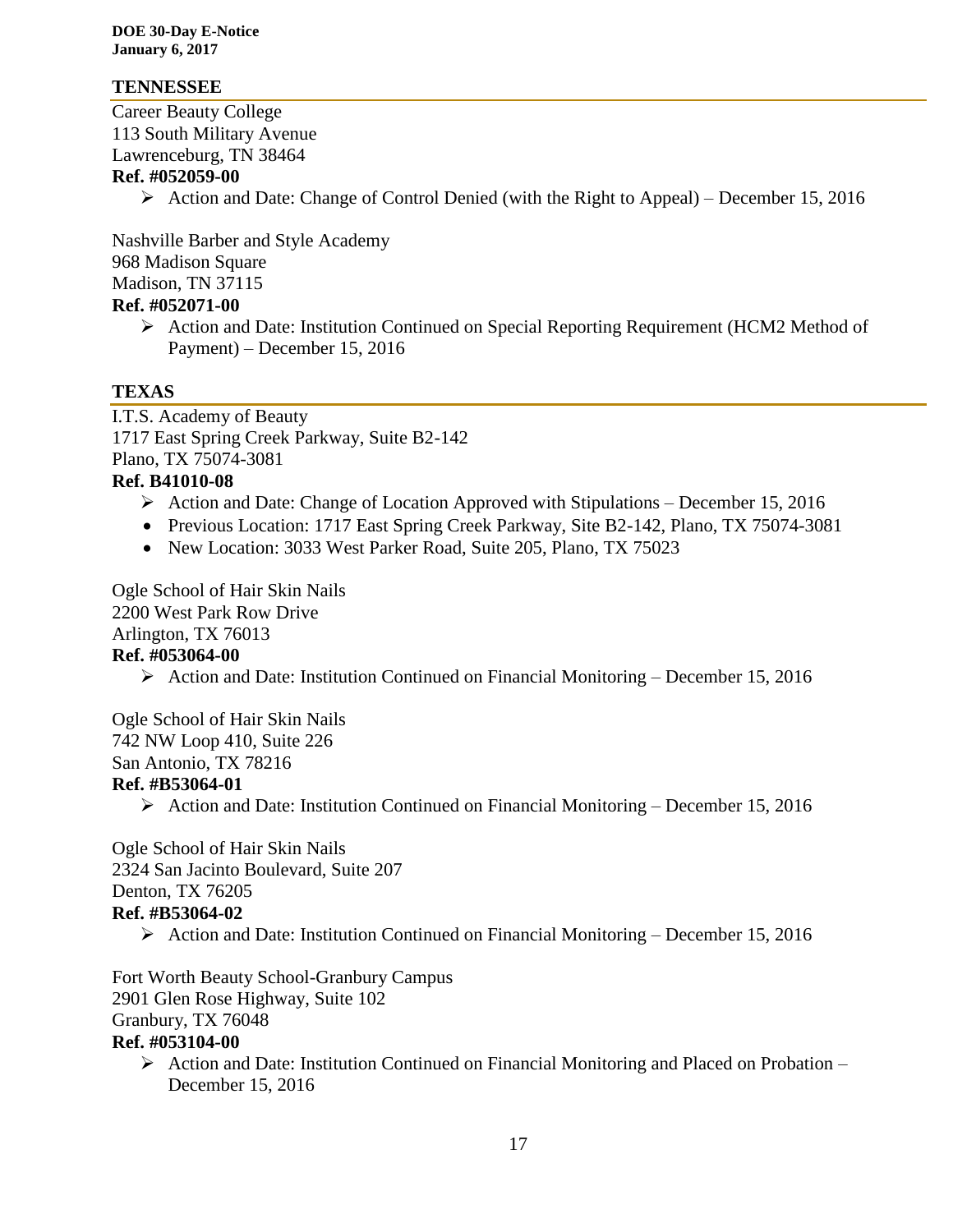Fort Worth Beauty School – Lake Worth Campus 4601 Boat Club Road, Suite 113 Fort Worth, TX 76135

#### **Ref. #B53104-01**

 $\triangleright$  Action and Date: Institution Continued on Financial Monitoring and Placed on Probation – December 15, 2016

Ogle School of Hair Skin Nails 720-B Arcadia Street Hurst, TX 76053 **Ref. #053111-00**

 $\triangleright$  Action and Date: Institution Continued on Financial Monitoring – December 15, 2016

Ogle School of Hair Skin Nails 12788 Fountain Lake Circle

#### Stafford, TX 77477 **Ref. #B53111-01**

Action and Date: Institution Continued on Financial Monitoring – December 15, 2016

Ogle School of Hair Skin Nails 6125 Southwest Loop 820 Suite 128 Fort Worth, TX 76132 **Ref. #053112-00**

 $\triangleright$  Action and Date: Institution Continued on Financial Monitoring – December 15, 2016

Ogle School of Hair Skin Nails 6333 East Mockingbird Lane Suite 201 Dallas, TX 75214 **Ref. #B53112-01**

 $\triangleright$  Action and Date: Institution Continued on Financial Monitoring – December 15, 2016

Ogle School of Hair Skin Nails 17174 Preston Road Dallas, TX 75248 **Ref. #B53112-02**

Action and Date: Institution Continued on Financial Monitoring – December 15, 2016

Mims Classic Beauty College 5121 Blanco Road San Antonio, TX 78216 **Ref. #053155-00**

 $\triangleright$  Action and Date: Institution Continued on Financial Monitoring – December 15, 2016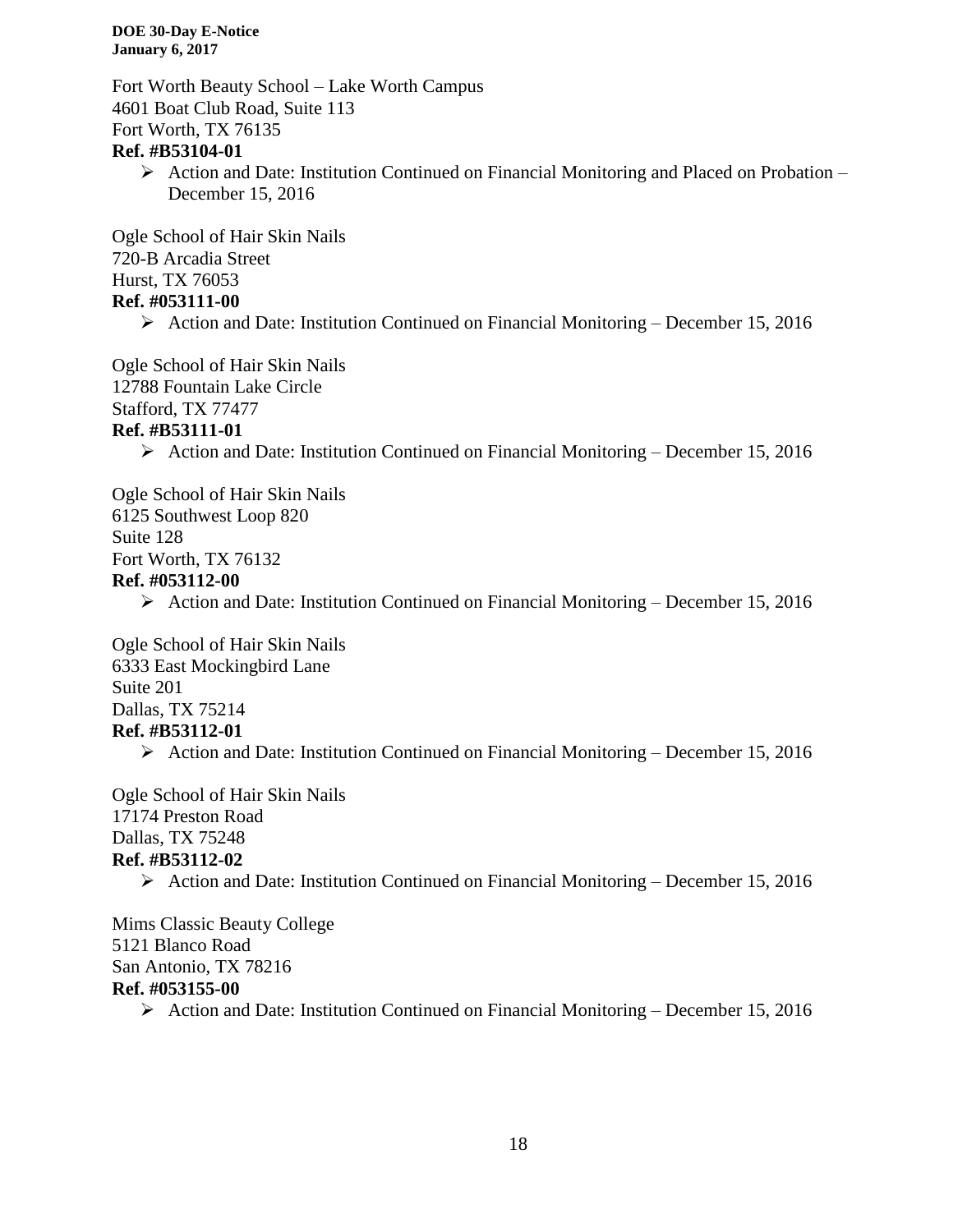University of Cosmetology Arts & Sciences 910 South East Military Drive, Suite 100 San Antonio, TX 78214

### **Ref. #053162-00**

- Action and Date: Change of Location Approved –December 15, 2016
- Previous Location: 2423 Jamar, Suite 2, San Antonio, TX 78226
- New Location: 910 South East Military Drive, Suite 100, San Antonio, TX 78214

Tint School of Make-Up & Cosmetology 10909 Webb Chapel Road, Suite 129 Dallas, TX 75229 **Ref. #B53167-01**

 $\triangleright$  Action and Date: Teach Out Plan Approved – December 15, 2016

ABC Beauty Academy 2109 Buckingham Road Richardson, TX 75081 **Ref. #053203-00**

> $\triangleright$  Action and Date: Institution Continued on Special Reporting Requirements (Loss of Title IV Eligibility)– December 15, 2016

ABC Beauty Academy 2109 Buckingham Road Richardson, TX 75081

### **Ref. #053203-00**

Action and Date: Teach Out Plan Approved – December 15, 2016

Mission Beauty College 1123 East 9<sup>th</sup> Street, Suite #10 B Mission, TX 78572 **Ref. #053225-00**

- Action and Date: Non-Substantive Change of Official Contact Acknowledged December 12, 2016
- Previous Official Contact Information: Ms. Mong Cam Huynh, 1205 E. 9<sup>th</sup> Street, Mission, TX 78572, hmongcam@yahoo.com, (956)533-8448
- New Official Contact Information: Ms. Mong Cam Huynh, 1123 East 9<sup>th</sup> Street, Suite #10 B, Mission TX 78572, hmongcam@yahoo.com, (956)584-5816

### **UTAH**

NIMA National Institute of Medical Aesthetics 10714 South River Front Parkway South Jordan, UT 84095 **Ref.#054066-00**

- Action and Date: Addition of New Program Approved (Met Stipulation) December 14, 2016
- New Program: Master Aesthetic Online Course 1200 Clock Hours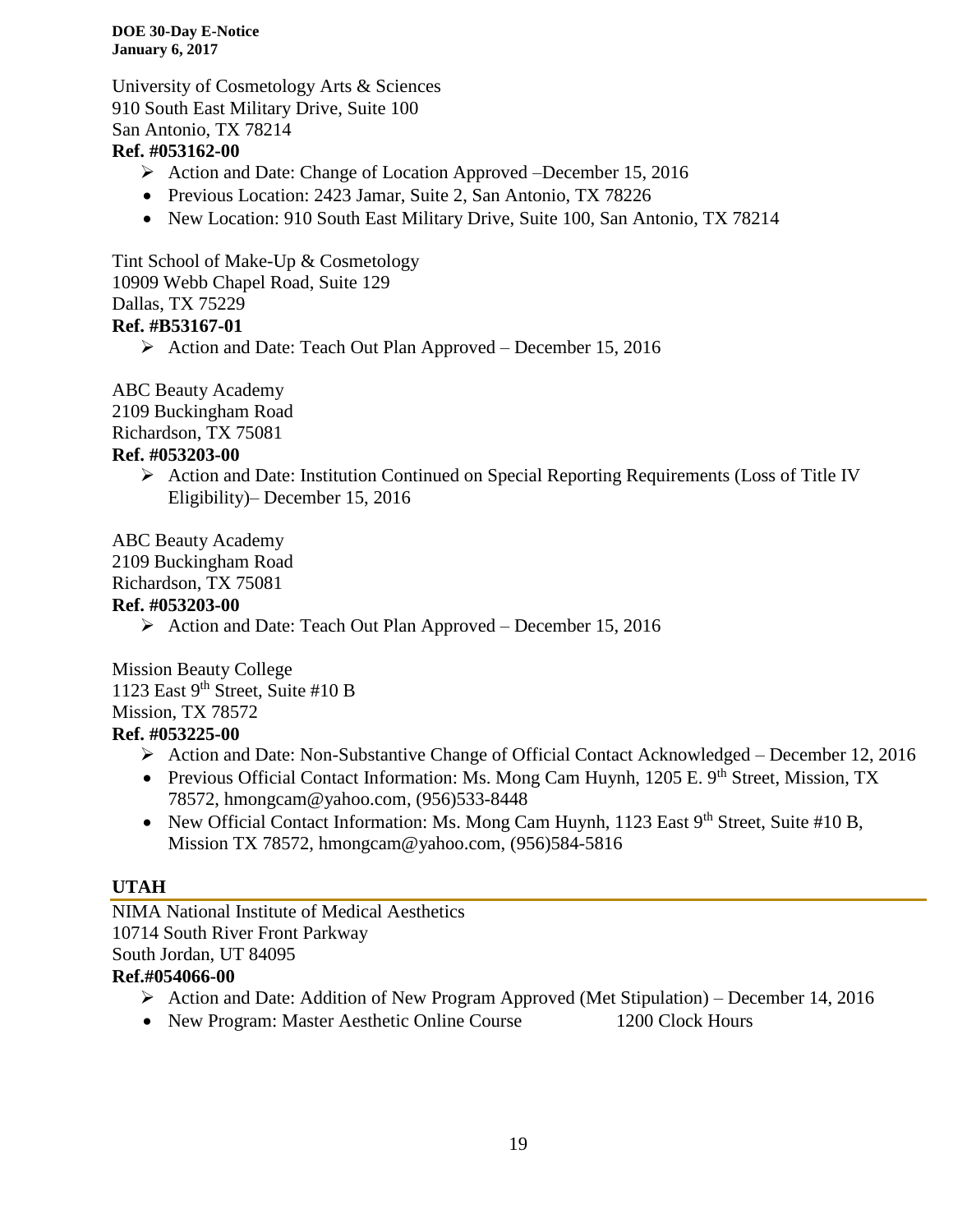Bonnie Joseph Academy of Cosmetology & Barbering 164 South Main Street Heber City, UT 84032

### **Ref. #054068-00**

 $\triangleright$  Action and Date: Institution Removed from Financial Monitoring – December 15, 2016

#### **VIRGINIA**

Staunton School of Cosmetology, Inc. 128 East Beverly Street Staunton, VA 24401

### **Ref. #056009-00**

 $\triangleright$  Action and Date: Non-Substantive Change of Ownership Approved (Met Stipulation) – December 13, 2016

| Previous Ownership:                            |          |
|------------------------------------------------|----------|
| Staunton School of Cosmetology, Inc.           | 100%     |
| Boyd W. Thompson, Jr.                          | 48.9130% |
| Linda K. Ingram                                | 28.6232% |
| Carolyn Brown                                  | 2.8986%  |
| Rhonda R Zimmerman                             | 2.8986%  |
| <b>Bonnie Traylor Bender</b>                   | 2.8986%  |
| Brenda J Glenn                                 | 2.8986%  |
| <b>Beverley D Davidson</b>                     | 2.1739%  |
| Georganna Harrick                              | 1.4493%  |
| Judith B Tyree                                 | 1.4493%  |
| Lisa M Nobles                                  | 1.4493%  |
| Shelia D Wriston                               | 1.4493%  |
| Angela R Dinkle                                | 0.7246%  |
| Kristie Cox Burns                              | 0.7246%  |
| <b>Beverley M Arehart</b>                      | 0.7246%  |
| Marsha Arehart                                 | 0.7246%  |
| New Ownership:                                 |          |
|                                                |          |
| Staunton School of Cosmetology, Inc.           | 100%     |
| Linda K. Ingram                                | 77.5362% |
| Carolyn Brown                                  | 2.8986%  |
| Rhonda R Zimmerman                             | 2.8986%  |
|                                                | 2.8986%  |
| <b>Bonnie Traylor Bender</b><br>Brenda J Glenn | 2.8986%  |
|                                                | 2.1739%  |
| <b>Beverley D Davidson</b>                     | 1.4493%  |
| Georganna Harrick<br>Judith B Tyree            | 1.4493%  |
| Lisa M Nobles                                  | 1.4493%  |
| Shelia D Wriston                               | 1.4493%  |
| Angela R Dinkle                                | 0.7246%  |
| <b>Kristie Cox Burns</b>                       | 0.7246%  |
| <b>Beverley M Arehart</b>                      | 0.7246%  |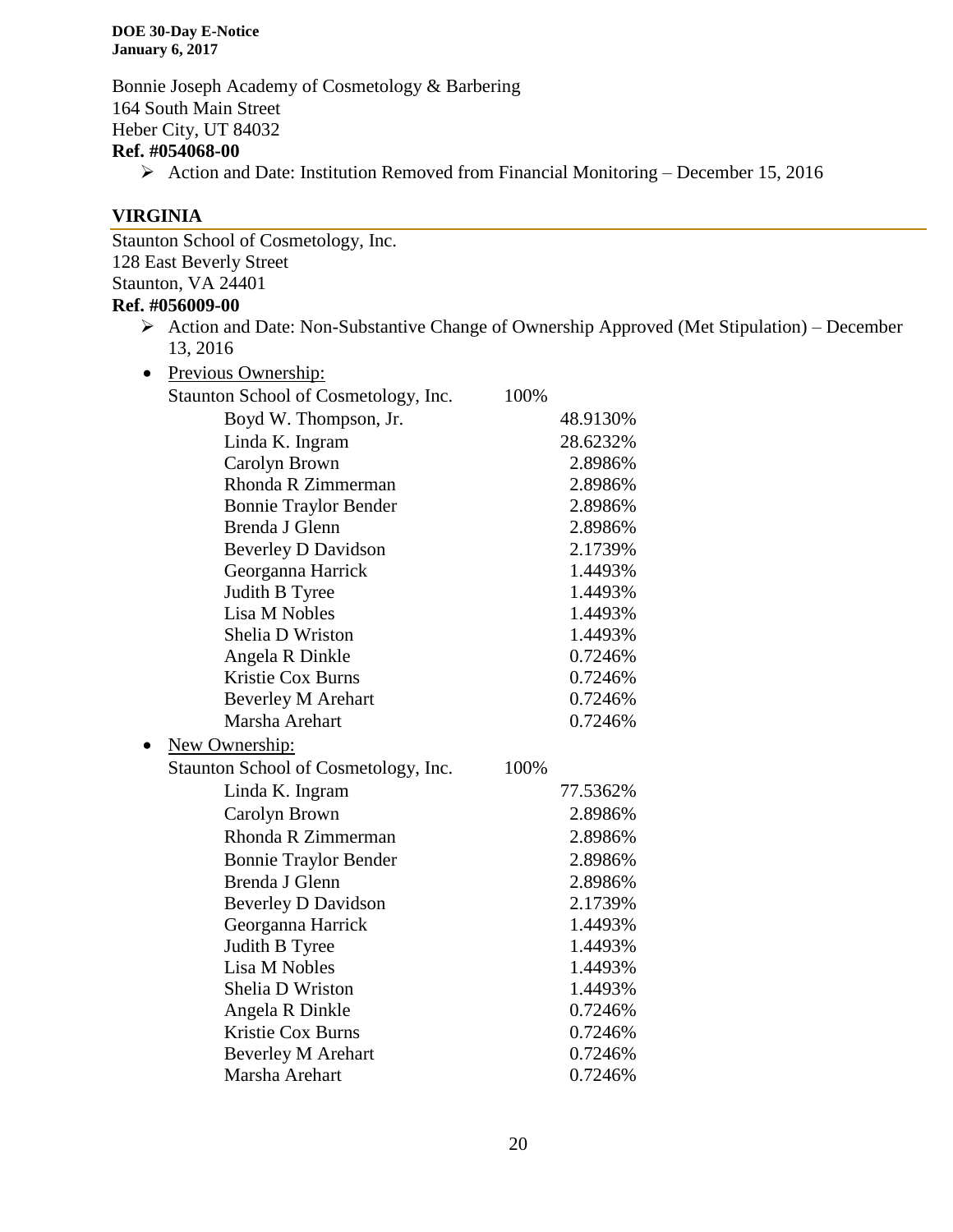Graham Webb International Academy of Hair 1621 North Kent Street, #1617LL Arlington, VA 2209

### **Ref. #056042-00**

- Action and Date: Non-Substantive Change of Official Contact Acknowledged December 14, 2016
- Previous Official Contact: Ms. Christine Gordon, 1621 North Kent Street, #1617LL, Arlington, VA 22209, Phone #: (703) 243-9322, Email: c.gordon@grahamwebbacademy.edu
- New Official Contact: Ms. Mary Claire Tracy, 1621 North Kent Street, #1617LL, Arlington, VA 22209, Phone #: (703) 798-1046, Email: mct1119@aol.com

805 Commonwealth Avenue Previous Ref. #I12014-00 Bristol, VA 24201 **Ref. #056071-00**

Bristol School of Hair Design Next Renewal Date: September 2019

 $\triangleright$  Action and Date: Initial Accreditation Granted – December 7, 2016

### **WASHINGTON**

The Beauty Institute Schwarzkopf Professional 1411 Railroad Avenue Bellingham, WA 98225 **Ref. #P22012-02**

Action and Date: Institution Continued on Financial Monitoring – December 15, 2016

Victoria's Academy of Cosmetology

23 West First Avenue

Kennewick, WA 99336

### **Ref. #057063-00**

- Action and Date: Non-Substantive Change of Ownership Acknowledged December 12, 2016
- Previous Ownership: Victoria's Academy of Cosmetology, Inc. 100% Victoria Kile 99% Charles David Kile 1% • New Ownership: Victoria's Academy of Cosmetology, Inc. 100% Victoria Kile 100%

### **WISCONSIN**

Gill-Tech Academy of Hair Design 230 South McCarthy Road Appleton, WI 54914

### **Ref. #053090-00**

 Action and Date: Institution Removed from Monitoring for Standards and Criteria (Satisfactory Academic Progress) – December 15, 2016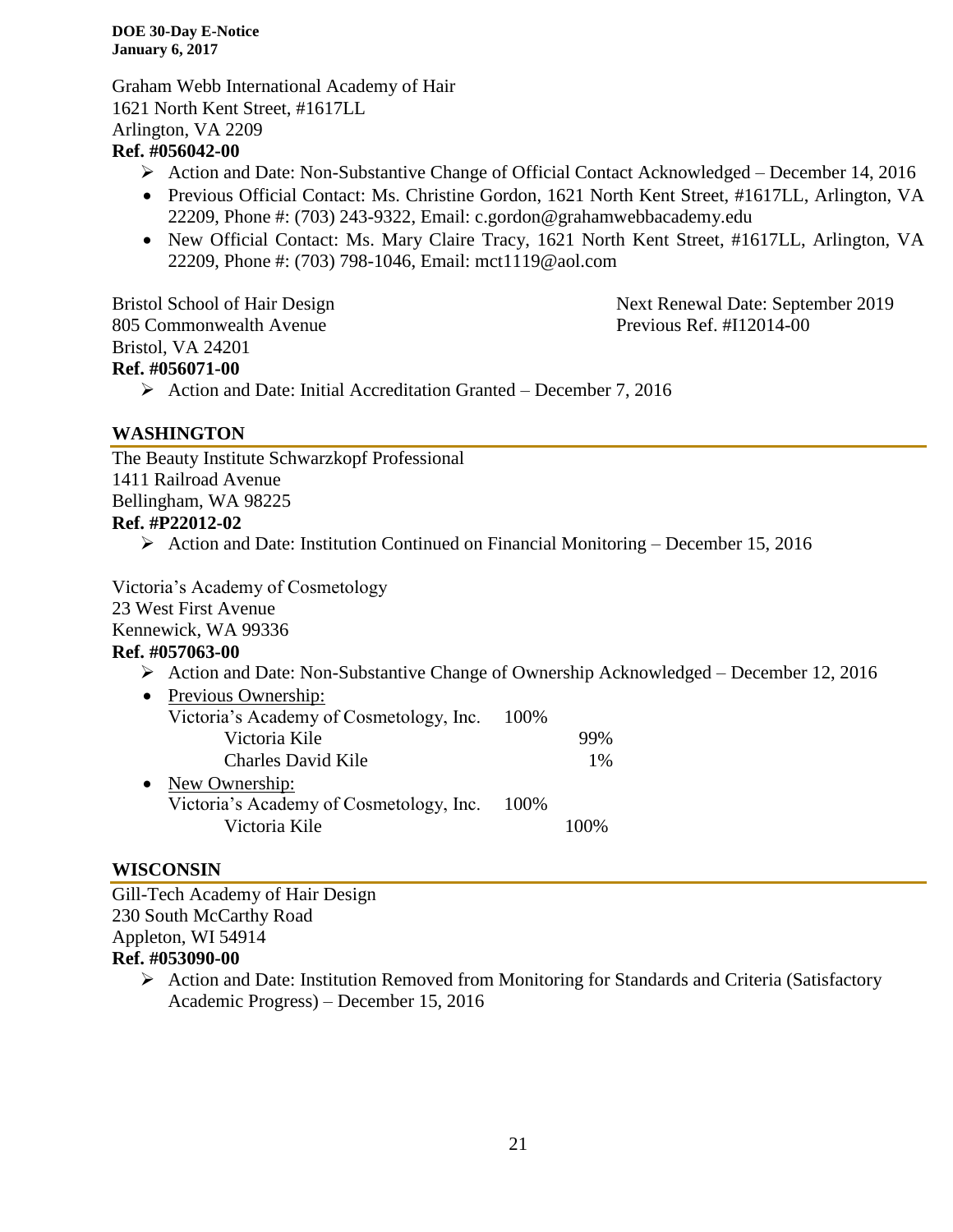VICI Beauty School 5780 North Port Washington Road Glendale, WI 53217

#### **Ref. #B59035-02**

 Action and Date: Institution Continued on Monitoring (Satisfactory Academic Progress) – December 15, 2016

Aveda Institute Madison **Previous Ref.** #P59038-01 353 East Campus Mall Madison, WI 53715

#### **Ref. #B59038-01**

 $\triangleright$  Action and Date: Full Additional Location Accreditation Granted (Met Stipulation) – December 14, 2016

Bella Academy of Cosmetology Next Renewal Date: May 2021 338 Pearl Avenue Oshkosh, WI 54901

### **Ref. #059049-00**

 $\triangleright$  Action and Date: Renewal of Accreditation and Institution Placed on Monitoring (Institutional Refunds) – December 15, 2016

#### **To The Following:**

#### **United States Department of Education**

- **Ms. Kathleen Hochhalter- Special Assistant-- Administrative Actions & Appeals Division**
- **MS.** Susan Crim-Director-- Administrative Actions & Appeals Division
- **Department of Education Accreditation Division- USDOE-- Washington, DC**
- Ms. Cathy Sheffield- Accreditation & State Liaison Office-- USDOE--- Washington, DC
- Ms. Rachael Shultz- Accreditation and State Liaison Office-- USDOE --- Washington, DC
- Ms. Lauren Pope- Administrative Actions and Appeals Services Group-- Washington, DC
- **Ms. Patrice Fleming- Team Leader-- School Participation Team--- Boston/New York**
- Ms. Betty Coughlin- Area Case Director-- School Participation Team--- Boston/New York
- Ms. Tracy Nave- Team Leader-- School Participation Team--- Boston/New York
- **Mr. Christopher Curry- Team Leader-- School Participation Team--- Boston/New York**
- **Ms. Martina Fernandez-Rosario- Acting Area Case Director-- School Participation---**
- **San Francisco/Seattle**
- **Ms. Kerry O'Brien- Team Leader-- School Participation Team--- Denver**
- **Mr. Michael Frola- Area Case Director-- School Participation Team--- Philadelphia**
- Ms. Nancy Paula Gifford- Area Case Director-- School Participation Team--- Philadelphia
- Ms. Sherrie Bell- Compliance Manager—School Participation Team--- Philadelphia
- **Mr. Jesus Moya- Team Leader-- School Participation Team--- Dallas**
- Ms. Kim Peeler- Team Leader-- School Participation Team--- Dallas
- Ms. Cynthia Thornton- Area Case Director for Region 6-- School Participation Team--- Dallas
- **Mr.** Christopher Miller-Team Leader-- School Participation Team--- Atlanta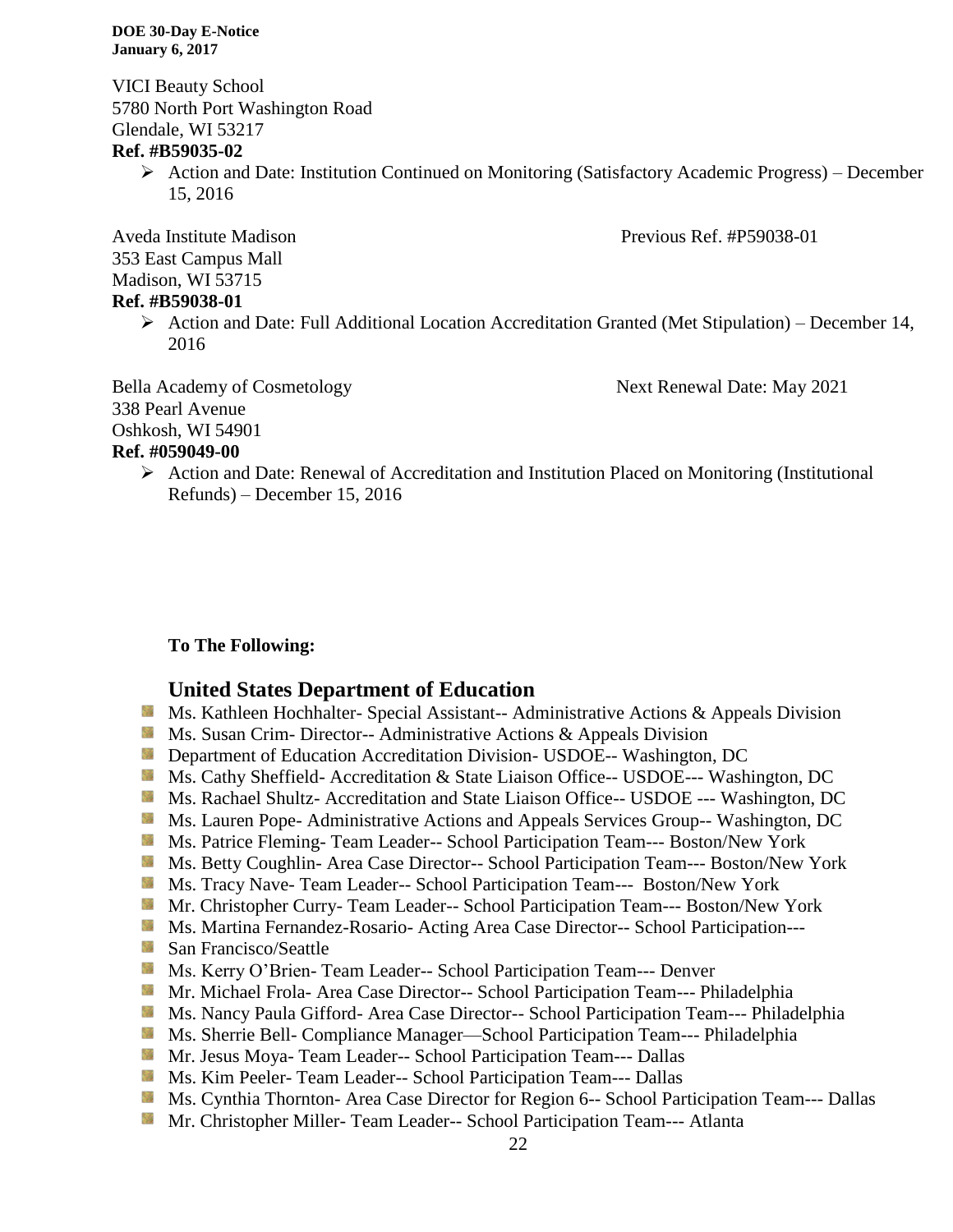- **Ms. Vanessa Dillard Compliance Manager School Participation Team --- Atlanta**
- Mr. Ralph Lobosco- Area Case Director-- School Participation Team--- Kansas City
- **Mr. Douglas Parrott- Area Case Director-- School Participation Team--- Chicago/Denver**
- **Ms. Carolyn White- Team Director-- School Participation Team--- South Central**

#### **Accreditors**

- **Mr. Bill Larkin- Executive Director-- ACCET**
- **Mr. Michale McComis, Ed.D.- Executive Director-- ACCSC**
- **Mr. Roger Williams -- Interim President-- ACICS**
- **Dr.** Gary Puckett- Executive Director-- COE

### **State Authorities**

- Mr. Bob McKee- AL State Board of Cosmetology-- Montgomery, AL
- Ms. Theresa Bunch- AZ State Board of Cosmetology-- Tempe, AZ
- Ms. Kelli Kersey- AR Department of Health (Section Chief, Cosmetology)-- Little Rock, AR
- **Mr. Charles Kirkpatrick- AR State Board of Barber Examiners-- Little Rock, AR**
- **Ms. Kristy Underwood- CA Board of Barbering & Cosmetology-- Sacramento, CA**
- Ms. Christine Jones- CA Board of Barbering & Cosmetology-- Sacramento, CA
- **Ms. Leeza Rifredi Licensing Manager BPPE--CA**
- Ms. Joanne Wenzel Bureau Chief BPPE—CA
- Ms. Yvette Johnson Enforcement Chief BPPE CA
- **Ms. Pamela Goens- CO Office of Barber & Cosmetology Licensure-- Denver, CO**
- Mr. Douglas Parrott- Area Case Director-- School Participation Team—Denver, CO
- Ms. Janet Brancifort- CT Examining Board for Barbers, Hairdressers, & Cosmeticians-- Hartford, CT
- **Ms. Judy Letterman- DE Board of Cosmetology & Barbering-- Dover, DE**
- **Mr.** Clifford Cooks- DC Department of Consumer & Regulatory Affairs-- Washington, DC
- **Ms. Robyn Barineau- FL State Board of Cosmetology & Barbers Board-- Tallahassee, FL**
- **Mr.** Josh Waters- GA State Board of Cosmetology & GA Board of Barbers-- Macon, GA
- **Ms. Margaret Guerrero- Guam Board of Barbering & Cosmetology-- Mangilao, Guam**
- Ms. Laureen Kai- HI Barbering & Cosmetology Department-- Honolulu, HI
- **Ms.** Tana Cory- ID Bureau of Occupational Licenses-- Boise, ID
- Ms. Valerie Fenske Idaho State Board of Education ID
- **Ms. Keri Ginger- IL Department of Financial & Professional Regulation-- Springfield, IL**
- **Ms.** Tracy Hicks- IN Professional Licensing Agency-- Indianapolis, IN
- Ms. Venus Vendoures Walsh Iowa Board of Cosmetology Arts & Sciences—Des Moines, IA
- **Ms.** Chiquita C. Coggs- KS State Board of Cosmetology-- Topeka, KS
- Mr. H.R. Vacek- KS State Barber Board-- Topeka, KS
- **Mr.** Charles Lykins- KY Board of Hairdressers & Cosmetologists-- Frankfort, KY
- Mr. Steven Young- LA State Board of Cosmetology-- Baton Rouge, LA
- **Ms. Latrice Matthews- LA Board of Barber Examiners-- Baton Rouge, LA**
- Ms. Geraldine Betts- ME Office of Professional & Occupational Regulation-- Augusta, ME
- Ms. Kristina Morin ME Office of Professional & Occupational Regulation—Augusta, ME
- Mr. Robert Wood- MD State Board of Cosmetologists-- Baltimore, MD
- **Maryland State Board of Barbers- Baltimore, MD**
- Sandra Velasquez- MA Board of Cosmetology-- Boston, MA
- Ms. Mary Jayne Fay, Ed.D.- MA Department of Education-- Malden, MA
- **MS.** Gina Stauss- MN Board of Cosmetologist Examiners-- Minneapolis, MN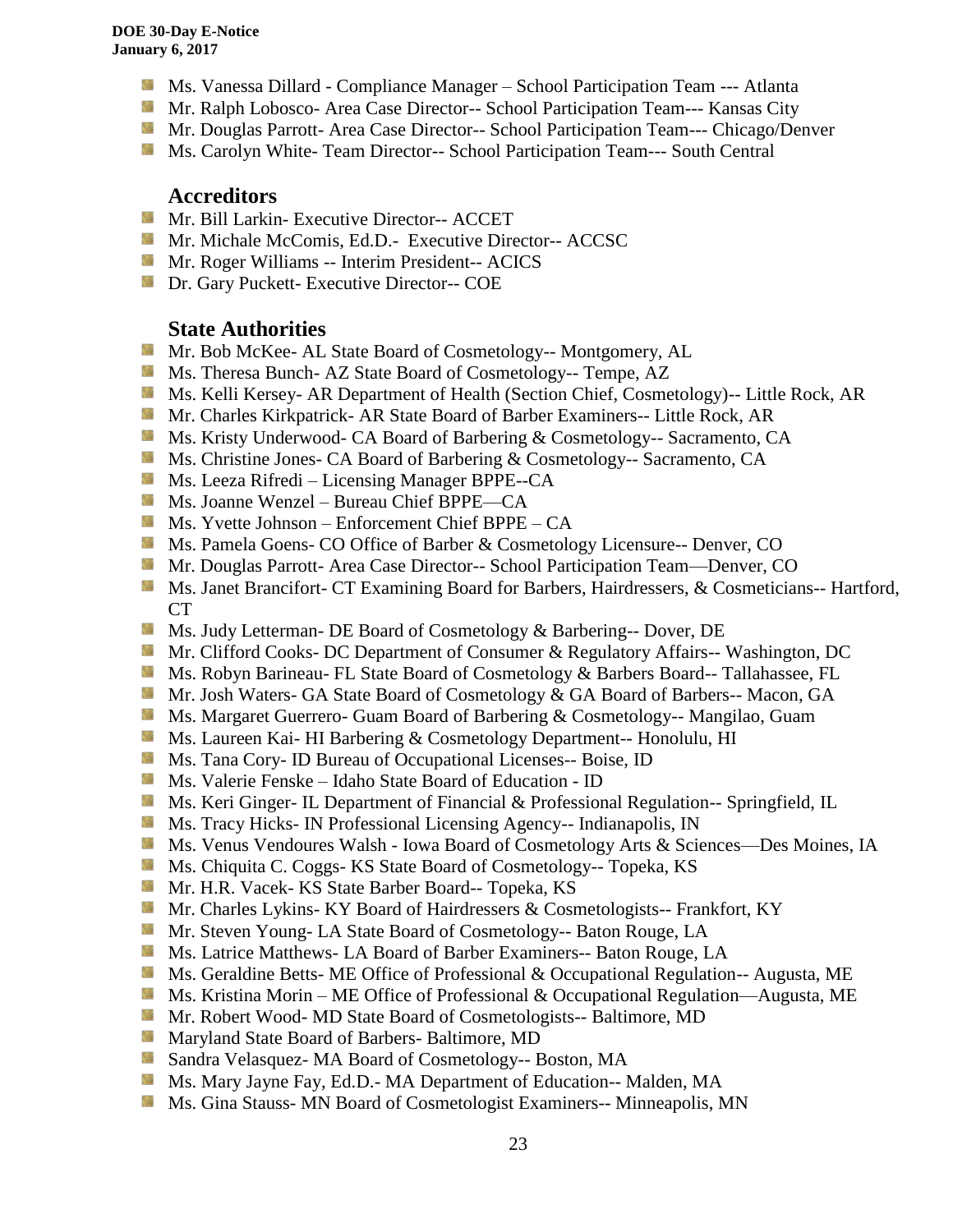- 漆 Minnesota Board of Cosmetologists Examiners –Minneapolis, MN
- Ms. Cynthia Johnson- MS State Board of Cosmetology--Jackson, MS
- Ms. Emily Carroll- MO State Board of Cosmetology-- Jefferson City, MO
- Mr. Dennis Clark- MT Board of Barbers & Cosmetologists-- Helena, MT
- **MS.** Kris Chiles- NE State Board of Cosmetology Examiners-- Lincoln, NE
- Nebraska Board of Barber Examiners- Lincoln, NE
- **Ms. Nadine Griego- NV State Board of Cosmetology-- Las Vegas, NV**
- Mr. Gary Landry NV State Board of Cosmetology Las Vegas, NV
- **Mr.** Adam Higginbotham NV State Board of Cosmetology Las Vegas, NV
- **Nevada State Board of Massage Therapy- Las Vegas, NV**
- Ms. Kathryn Wantuck- NH State Board of Barbering, Cosmetology, and Esthetics-- Concord, NH
- Mr. Jay Malanga- NJ Board of Cosmetology & Hairstyling-- Newark, NJ
- Ms. Antoinette Griego- NM State Board of Barbers & Cosmetologists-- Santa Fe, NM
- Ms. Kathleen McCoy- NY Department of State-Division of Licensing Services-- Albany, NY
- **Ms. Ruth Singer- NY State Education Department-Bureau of Proprietary School Supervision--**Albany, NY
- Ms. Lynda Elliott- NC State Board of Cosmetic Art Examiners- Raleigh, NC
- **Mr. Wayne Mixon North Carolina Board of Barber Examiners- Raleigh, NC**
- **Ms.** Sue Meier- ND State Board of Cosmetology-- Bismarck, ND
- Ms. Tona Stevenson- North Dakota State Board of Barber Examiners-- Dickenson, ND
- Mr. Ed Highley Ohio State Barber Board OH
- **Ms.** Lori Pearson Ohio State Board of Cosmetology-- Grove City, OH
- Ms. Sherry Lewelling- OK Board of Cosmetology-- Oklahoma City, OK
- **Ms. Samantha Patnode- OR Health Licensing Agency-- Salem, OR**
- Mr. Juan Baez-Arevalo Director of Private Post Secondary Education Oregon Higher Education Coordinating Commission- OR
- **MS.** Helen Dunford Higher Education Coordinating Commission OR
- **Ms. Kelly Diller-PA State Board of Cosmetology-- Harrisburg, PA**
- Mr. Juan Bigio Ramos, Ph.D.- PR General Council of Education-- San Juan, PR
- Ms. Maureen Slowik Board Administrator-RI State Board of Barbering & Hairdressing--Providence, RI
- Ms. Deanna Velletri Rhode Island Office of the Postsecondary Commissioner -- Warwick, RI
- **Ms.** Theresa Richardson- SC Board of Barber Examiners-- Columbia, SC
- **Ms. Kathryn Boyd- SD Cosmetology Commission-- Pierre, SD**
- **Ms. Roxana Gumucio- TN Board of Cosmetology-- Nashville, TN**
- Mr. William Kuntz Jr., TX Department of Licensing & Regulation, Austin, TX
- **Ms.** Allyson Pettley Division of Occupational and Professional Licensing-- Salt Lake City, UT
- **Ms. Carla Preston- VT Office of Professional Regulation-- Montpelier, VT**
- Mr. William Ferguson II- VA Board for Barbers & Cosmetology-- Richmond, VA
- Ms. Zelda Williams- VA Board for Barbers & Cosmetology-- Richmond, VA
- **Mr. Russell Sonmore VA WA workforce Training and Education Coordinating Board VA &** WA
- **Ms.** Sylvia Rosa-Casanova, Director of the Private and Out-of-State Postsecondary Education unit of **SCHEV**
- Ms. Eleni Papadakis WA Workforce Training and Education Coordinating Board, WA
- Ms. Susan Colard- WA Department of Licensing-Consumer Affairs-- Olympia, WA
- Ms. Amanda Smith- Executive Director-- WV Board of Barbers & Cosmetologist--- Dunbar, WV
- **Ms.** Angela Arrington- WI Barbering & Cosmetology Board-- Madison, WI